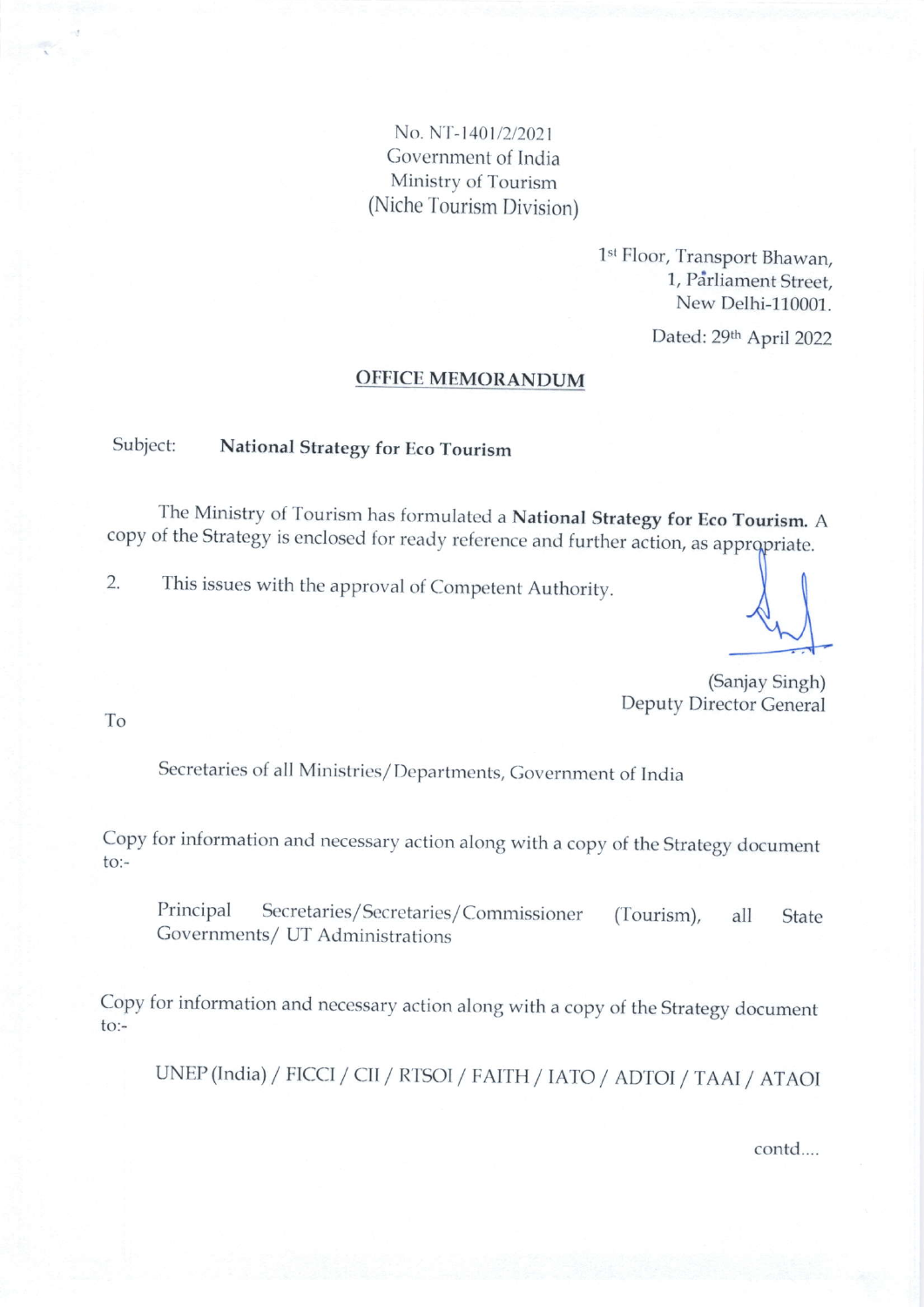Copy for information to:-

- PS to HM(T) / PS to MoS (SYN) / PS to MoS (AB) 1..
- PS to Secretary (T) 2.
- PS to DG (T)  $/$  PS to AS (T)  $/$ .).
- $PS$  to ADG (T) / PS to EA (T) / PS to ADG (MR) 4.
- All Regional Directors, Ministry of Tourism 5.

(Sanjay Singh) Deputy Director General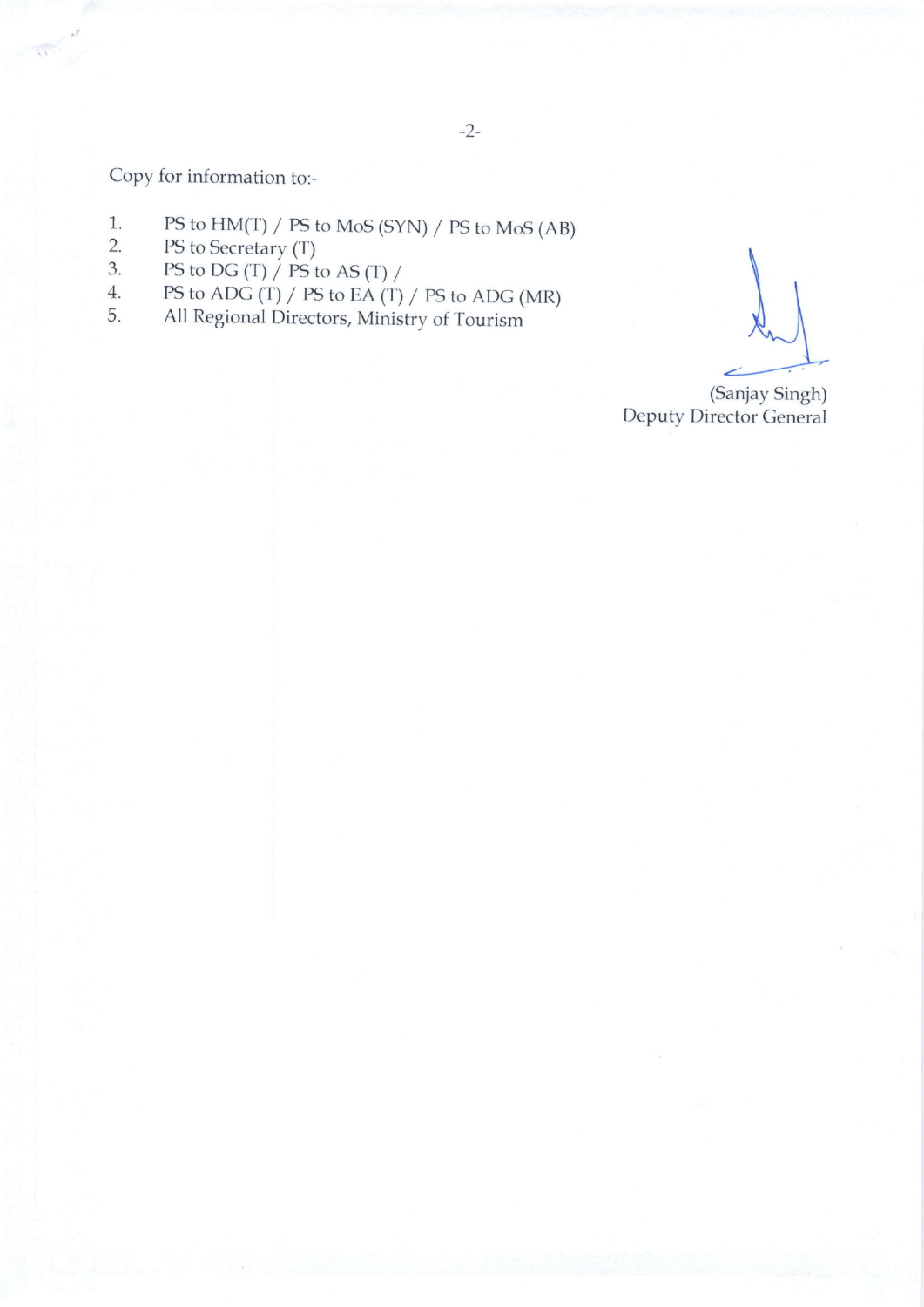**National Strategy**

*for*

**Ecotourism** 



**29th April, 2022**

**Ministry of Tourism Government of India**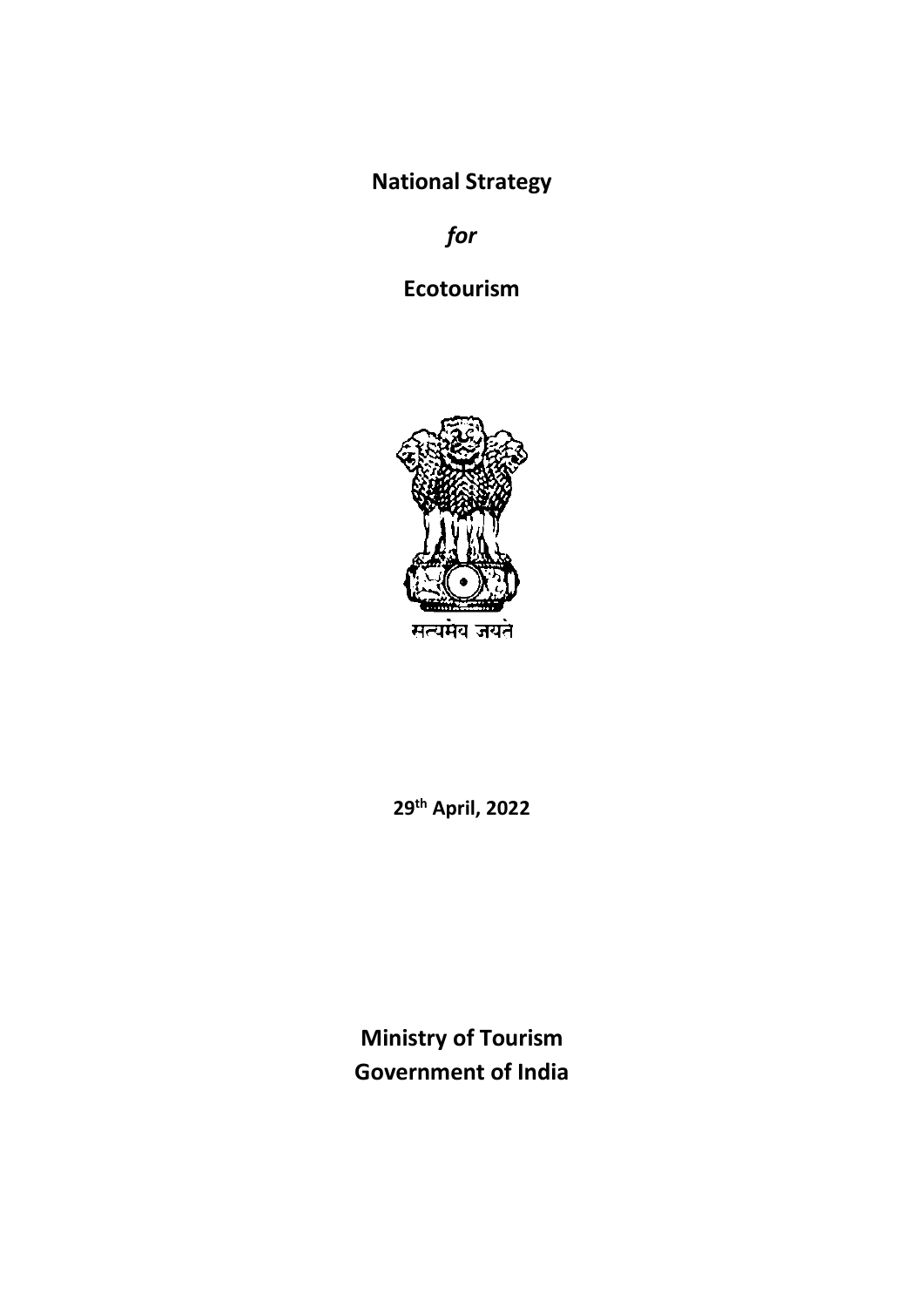# **National Strategy and Roadmap** for

# Ecotourism

| 1.1. |                                                                             |  |
|------|-----------------------------------------------------------------------------|--|
| 1.2. |                                                                             |  |
| 1.3. |                                                                             |  |
| 1.4. |                                                                             |  |
| 1.5. |                                                                             |  |
| 1.6. |                                                                             |  |
| 1.7. |                                                                             |  |
|      |                                                                             |  |
| 2.1. |                                                                             |  |
| 2.2. |                                                                             |  |
| 2.3. |                                                                             |  |
| 2.4. |                                                                             |  |
| 2.5. |                                                                             |  |
|      |                                                                             |  |
| 3.1. |                                                                             |  |
| 3.2. |                                                                             |  |
| 3.3. |                                                                             |  |
| 3.4. |                                                                             |  |
| 3.5. |                                                                             |  |
|      |                                                                             |  |
| 4.1. |                                                                             |  |
| 4.2. |                                                                             |  |
| 4.3. |                                                                             |  |
| 4.4. |                                                                             |  |
| 4.5. |                                                                             |  |
| 4.6. | EDUCATION, RESEARCH & TRAINING ON SUSTAINABLE, ECO AND ADVENTURE TOURISM 13 |  |
| 4.7. |                                                                             |  |
| 4.8. |                                                                             |  |
| 4.9. |                                                                             |  |
|      | CHAPTER 5 – MARKETING AND PROMOTION ……………………………………………………………………………………………15   |  |
| 5.1. |                                                                             |  |
| 5.2. |                                                                             |  |
| 5.3. |                                                                             |  |
| 5.4. |                                                                             |  |
| 5.5. |                                                                             |  |
|      |                                                                             |  |
| 6.1. |                                                                             |  |
| 6.2. |                                                                             |  |
| 6.3. |                                                                             |  |
|      |                                                                             |  |
| 7.1. |                                                                             |  |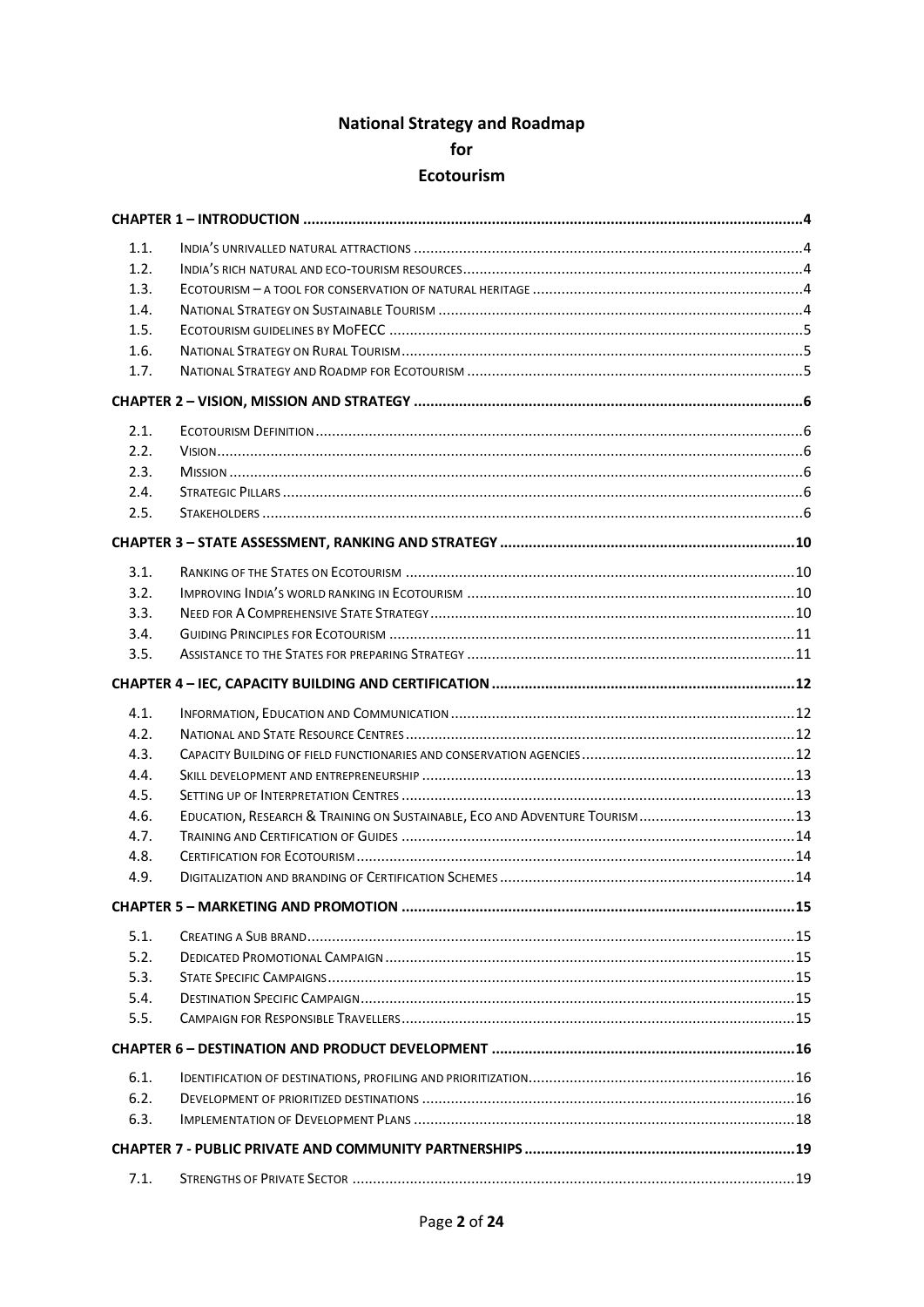| 72           |  |
|--------------|--|
| 7.3.         |  |
| 7.4.         |  |
| 75           |  |
|              |  |
|              |  |
| 8.1.<br>8.2. |  |
| 8.3.         |  |
| 8.4.         |  |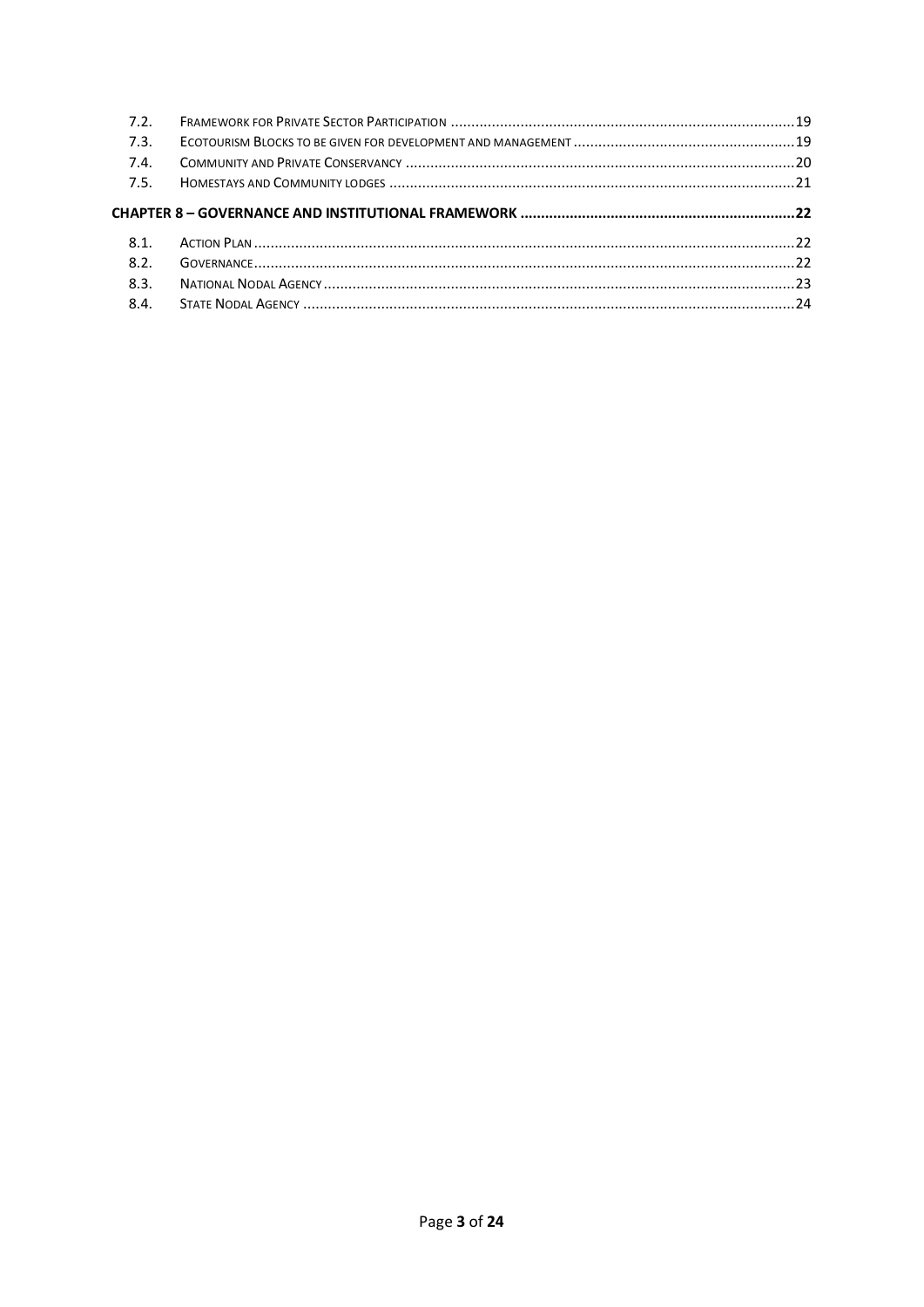## **Chapter 1 – Introduction**

#### <span id="page-5-0"></span>1.1. **India's unrivalled natural attractions**

<span id="page-5-1"></span>The natural attractions in India are almost unrivalled in the world, ranging from pristine forests, snow-clad Himalayas, montane grasslands, golden and silver deserts, rivers, lakes, wetlands, mangroves, beaches, volcanoes and corals, housing tremendous biodiversity. Besides, we have the mega-fauna consisting of iconic species such as tigers, lions, elephants, rhinos, leopards, wild buffaloes, Indian bison (gaur), etc. and more than 1200 species of birds.

#### <span id="page-5-2"></span>1.2. **India's rich natural and eco-tourism resources**

India has significant geographical advantage owing to its rich natural & eco-tourism resources:

- 70 per cent of the Himalayas
- 7,000 kms of coastline
- Among the one of the three countries in the world with both hot and cold deserts
- Ranks 10th in total area under forest cover
- Ranks 6th in terms of number of recognized UNESCO Natural Heritage sites

## <span id="page-5-3"></span>1.3. **Ecotourism – a tool for conservation of natural heritage**

- 1.3.1. Eco tourism is now globally recognised as a powerful tool for conservation of forests, biodiversity/ wildlife and scenic landscapes. It does so by creating sustainable alternative livelihoods for forest dependent communities and by generating conservation awareness among masses and decision makers.
- 1.3.2. In order to strengthen community control and management of the forests, it is important to generate a sustainable flow of non-extractive financial benefits of forests for the communities, to ensure that the communities take interest in the conservation of forests and wildlife. Ecotourism is perhaps the only means of achieving this end.
- 1.3.3. Apart from its conservation and economic value, public interest in nature-based recreation, i.e. ecotourism is fast increasing, and it is the duty of the government to provide this service to the public as far as compatible with conservation imperatives. Ecotourism is one of the fastest growing segments of the travel and tourism industry which is one of the highest producers of global wealth and employment.

#### <span id="page-5-4"></span>1.4. **National Strategy on Sustainable Tourism**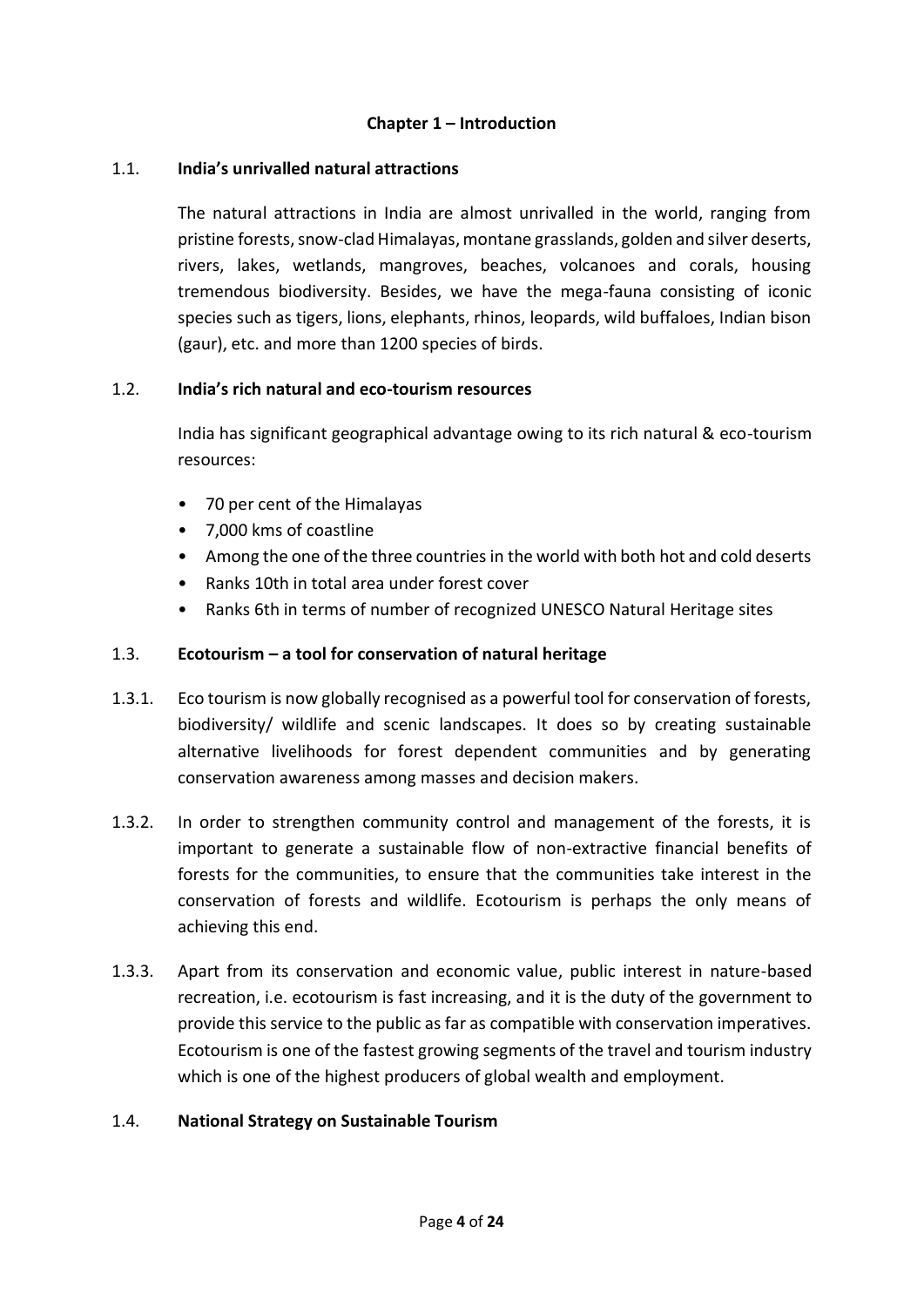The Ministry of Tourism has also drafted national strategy on Sustainable tourism which focuses promoting environmental sustainability, protecting biodiversity, promoting economic sustainability and promoting socio-cultural sustainability. The strategy aims to mainstream sustainability into tourism sector. Ecotourism and Adventure tourism are the important segments to promote sustainable tourism.

## <span id="page-6-0"></span>1.5. **Ecotourism guidelines by MoFECC**

In order to regulate and encourage planned development of areas in and around protected areas, the Ministry of Forest, Environment and Climate Change has recently notified "Ecotourism guidelines in and around protected areas 2021". These guidelines are based on the key recommendations of the Tiger Task Force (2005), provisions contained in Wildlife (Protection) Act 1972, Schedule Tribes and Other Forest Dwellers (Recognition of Forest Rights) Act 2006.

# <span id="page-6-1"></span>1.6. **National Strategy on Rural Tourism**

The Ministry of Tourism has recently notified national strategy on rural tourism. Keeping in view that ecotourism and adventure tourism are largely away from the cities, the strategy for rural tourism is also relevant for promotion of ecotourism and adventure tourism in the country.

# <span id="page-6-2"></span>1.7. **National Strategy and Roadmp for Ecotourism**

- 1.7.1. Despite natural wealth and potential, India ranks quite low in global ecotourism development. The hiatus in the tourism sector brought about by COVID-19 provides a chance to rethink and reset the direction of tourism and the values on which its success is judged. Post pandemic, there will be a trend away from mass tourism and greater focus on ecotourism, adventure tourism, wild life and nature.
- 1.7.2. In order to provide impetus to the development of ecotourism and adventure tourism in the Country, National Strategy for ecotourism has been prepared. The National Strategy for ecotourism takes into account Ecotourism guidelines of MoEFCC, National Strategy for rural tourism and sustainable tourism.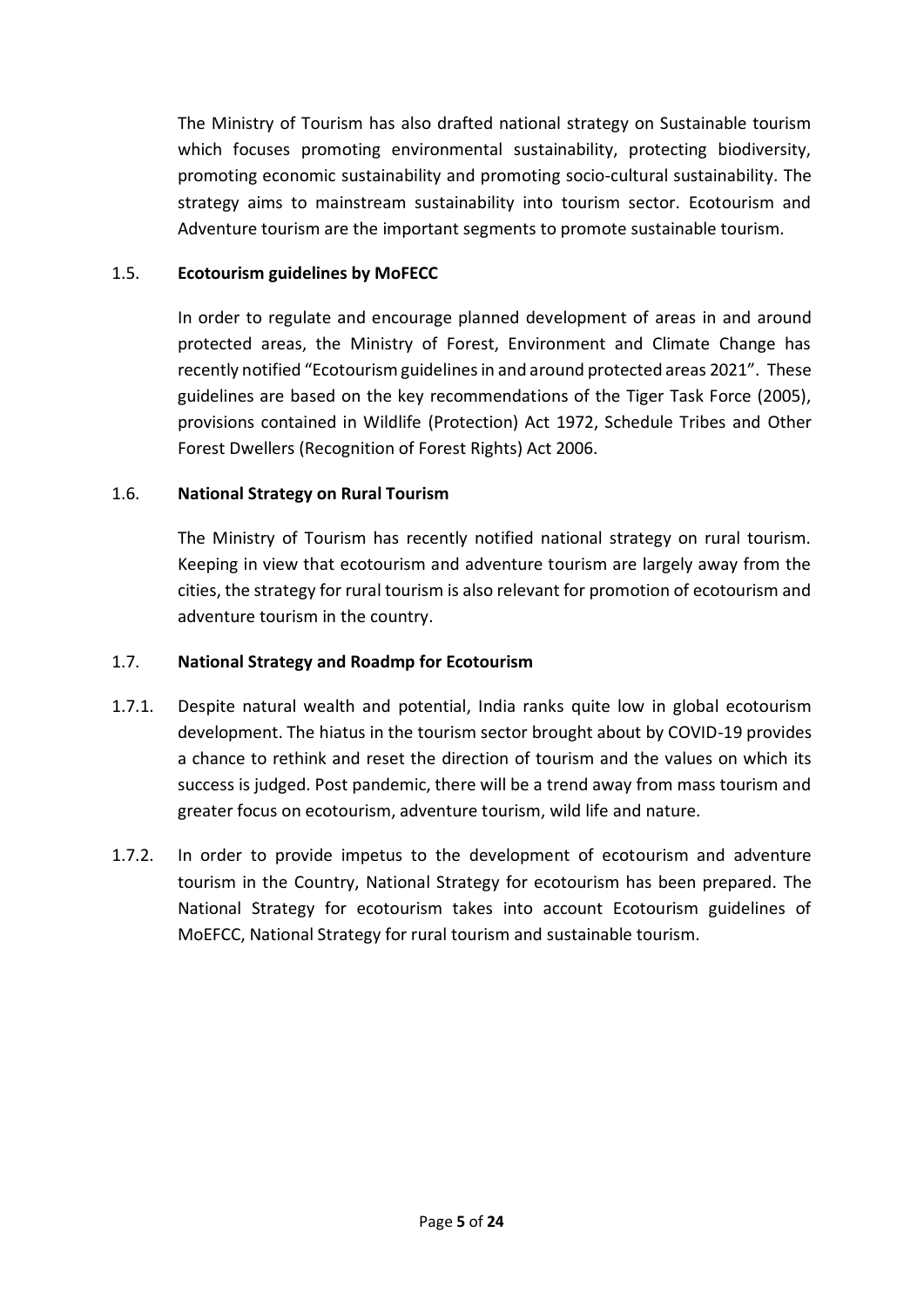## **Chapter 2 – Vision, Mission and Strategy**

#### <span id="page-7-0"></span>2.1. **Ecotourism Definition**

<span id="page-7-1"></span>Ecotourism is responsible travel to natural areas that conserves the environment and improves the well-being of local people.

#### <span id="page-7-2"></span>2.2. **Vision**

To position India as a preferred destination for ecotourism globally.

#### <span id="page-7-3"></span>2.3. **Mission**

To develop an enabling ecosystem for growth of Eco Tourism in the Country and create synergies amongst the Central and State Governments, Local communities, conservation NGOs and the private sector for the development of ecotourism in the country.

#### <span id="page-7-4"></span>2.4. **Strategic Pillars**

Following strategic pillars have been identified for development of ecotourism:

- (i). State Assessment and Ranking
- (ii). State Strategy for Eco Tourism
- (iii). IEC, Capacity Building and Certification
- (iv). Marketing and Promotion
- (v). Destination and Product Development
- (vi). Public Private and Community Partnerships
- (vii). Governance and Institutional Framework

## <span id="page-7-5"></span>2.5. **Stakeholders**

#### 2.5.1. **Key Stakeholders**

Promotion and development of ecotourism tourism will involve a diverse set of stakeholders, whose role will be crucial for the success of the Strategy. The key stakeholders are:

- (i). Central Ministries
- (ii). State Governments
- (iii). Panchayati Raj Institutions
- (iv). Industry
- (v). Non-government organizations
- (vi). Local community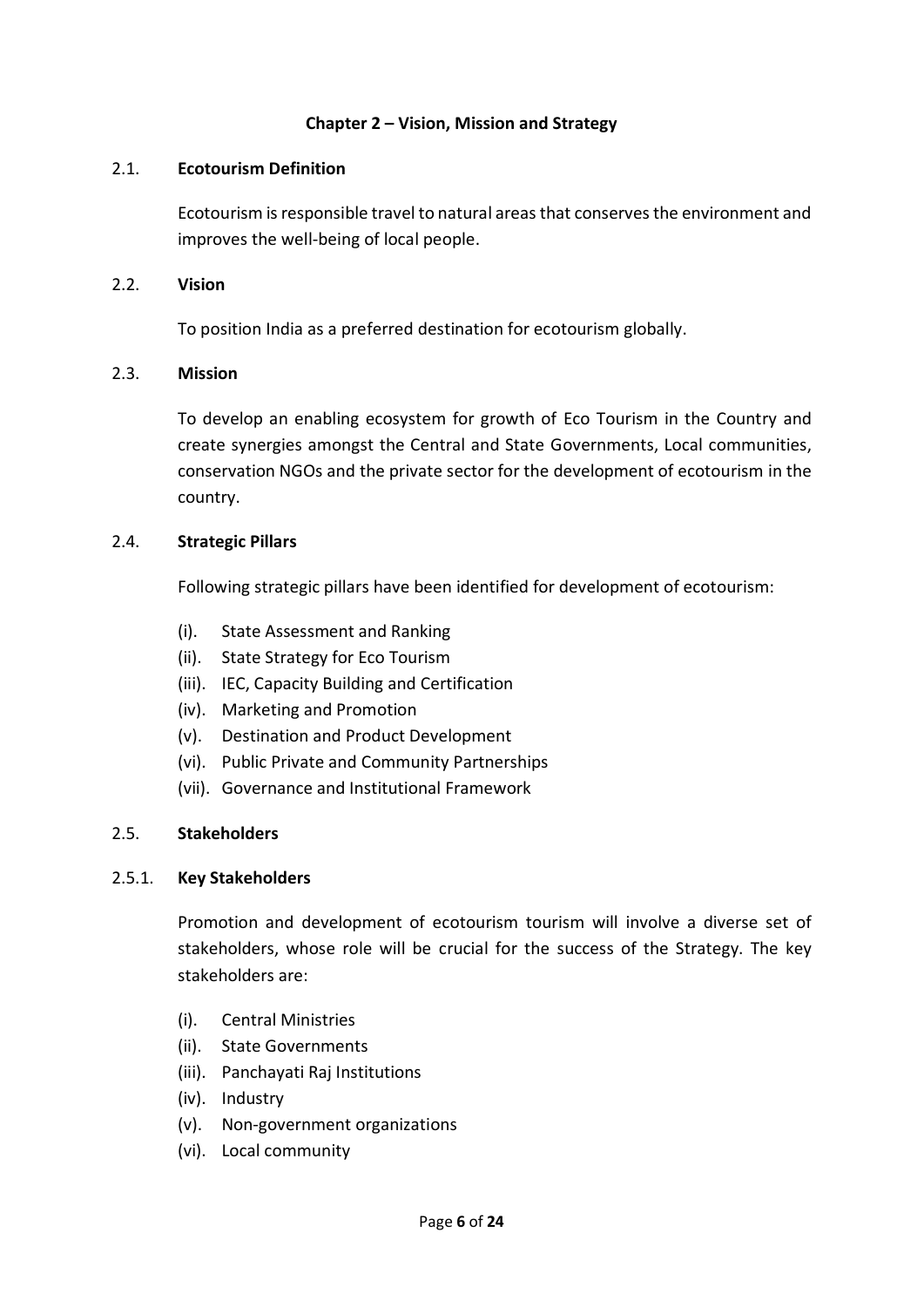The role and responsibilities of the stakeholders are given below.

# 2.5.2. **Central Ministries**

Various Central Ministries are involved in the development of eco-tourism. Various Central and State Schemes must be converged and synergy created for major impact. Programs and initiatives of the following Ministries need to be studied in detail for promotion and development of eco-tourism:

# (i). **Ministry of Tourism**

Ministry of Tourism is responsible for promotion of Tourism in the Country. The Ministry implements various schemes for creation of infrastructure, marketing and promotion and skill development initiatives for tourism. Various schemes of the Ministry can be leveraged for promotion and development of eco-tourism.

# (ii). **Ministry of Rural Development**

The Ministry of Rural Development is working towards sustainable and inclusive growth of rural India through a multipronged strategy for eradication of poverty by increasing livelihoods opportunities, providing social safety net and developing infrastructure for growth. The Ministry of Rural Development is an important stakeholder in the development of rural areas in the Country and contribute towards the objective through various schemes being implemented by the Ministry.

# (iii). **Ministry of Environment and Forests**

The Ministry is responsible for implementation of policies and programmes relating to conservation of the country's natural resources including its lakes and rivers, its biodiversity, forests and wildlife. Ministry of Environment is responsible for framing laws and regulations for environment and forests and has a key role in development of sustainable tourism. The Ministry has framed Ecotourism guidelines, which will help the growth of ecotourism in the country. There is need to create more synergy in the efforts of the Ministry of Tourism and Ministry of Environment for promoting eco and adventure tourism.

# (iv). **Ministry of Culture**

Ministry of Culture is responsible to preserve, promote and disseminate all forms of art and culture in the Country and has a large number of Institutions and organization involved in the field of art and culture. The Ministry can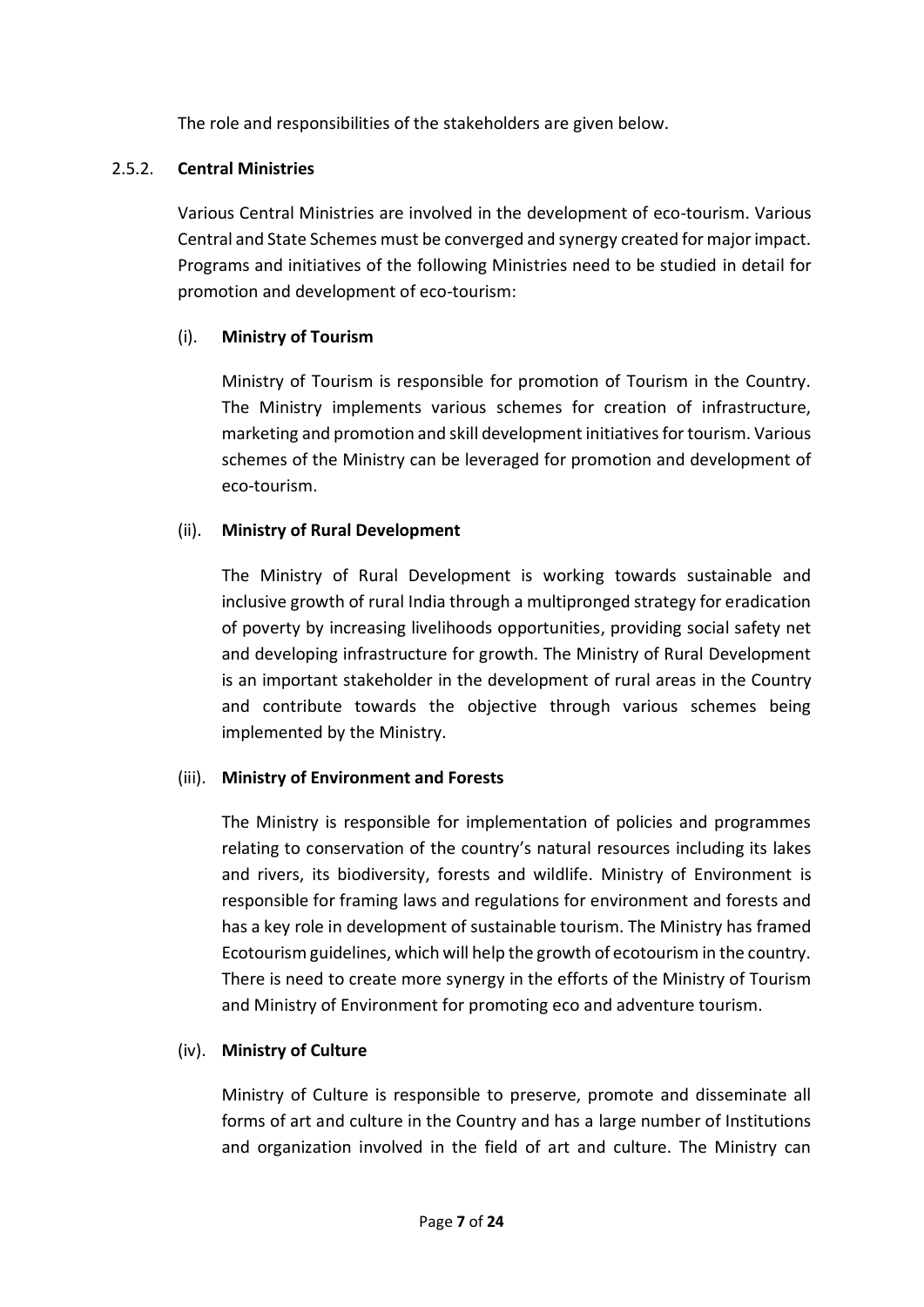contribute in the promotion of culture and heritage in a sustainable and responsible manner.

# (v). **Ministry of Development of North East Region**

The Ministry of Development of North Eastern Region is responsible for the matters relating to the planning, execution and monitoring of development schemes and projects in the North Eastern Region. Its vision is to accelerate the pace of socio-economic development of the Region so that it may enjoy growth parity with the rest of the country. Ministry can help development of eco-tourism in north east region.

# (vi). **Ministry of Skill Development and Entrepreneurship**

Ministry of Skills can help with various skill development initiatives for sustainable and responsible tourism including promotion of entrepreneurship.

# (vii). **Ministry of Textiles**

Ministry of Textiles is responsible for promotion of handicrafts and handlooms and these activities are concentrated in rural areas. Many tourists may be interested to know about handicrafts and the Ministry can provide support and synergy in developing responsible tourism.

# (viii). **Department of Agriculture, Cooperation and Farmers Welfare**

Department of Agriculture is responsible for agriculture, cooperation and farmers welfare. The Department implements various schemes, which impact the farming activities and communities in rural areas. The Department may provide support for Farmstays, agri tourism and other related activities, which have synergies with sustainable and responsible tourism.

## 2.5.3. **State Governments**

State Governments have a key role for development of tourism in their respective states. Many states have taken important measures for development of sustainable and responsible tourism. Many states have also framed eco-tourism policies and prioritized development of ecotourism and adventure tourism. State Governments will have the primary role in creating momentum for sustainable tourism.

# 2.5.4. **Panchayati Raj Institutions**

Panchayati Raj Institutions have a strong influence on local communities and their support is vital to the success of ecotourism and rural tourism. Village Panchayats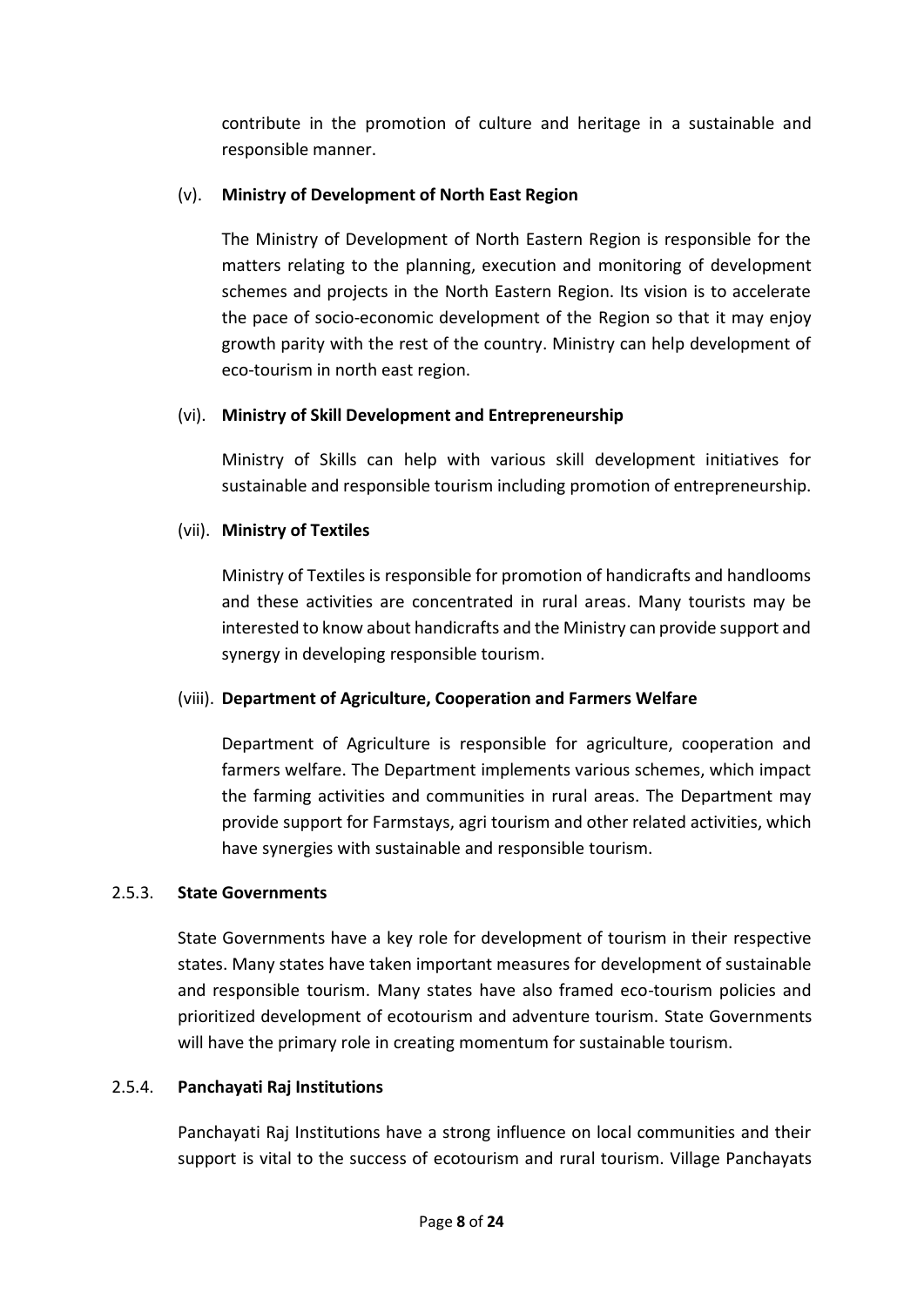and other institutions have to be consulted and involved in the preparation of plans for developing ecotourism in their villages.

# 2.5.5. **Industry**

Industry players, who specialize in adventure and ecotourism and tour operators apart from accommodation providers such as hotel, B&B, Farm Stay owners and tourist guides are important stakeholders. There is a need to involve industry players, who may be willing to be part of developing sustainable tourism destinations. They may have existing business or may set up new business. A business plan for the destination vetted by Industry is important for the sustainability.

# 2.5.6. **Non-Government Organizations**

Non-Government Organizations involved in the areas of sustainable and responsible tourism, integrated rural development, livelihood promotion in rural areas, community development in rural areas can play a great role in forging community linkages.

# 2.5.7. **Local Community**

Local community is a key stakeholder and has to be taken on board. The Community has to be made aware of the benefits of sustainable adventure and ecotourism, their apprehensions, if any have to be allayed and they have to be encouraged to participate and be part of the value chain. In order to ensure inclusive and responsible tourism, most of the supplies and services must be sourced from local providers. Their capacity building will have to be done to ensure they become part of the supply chain.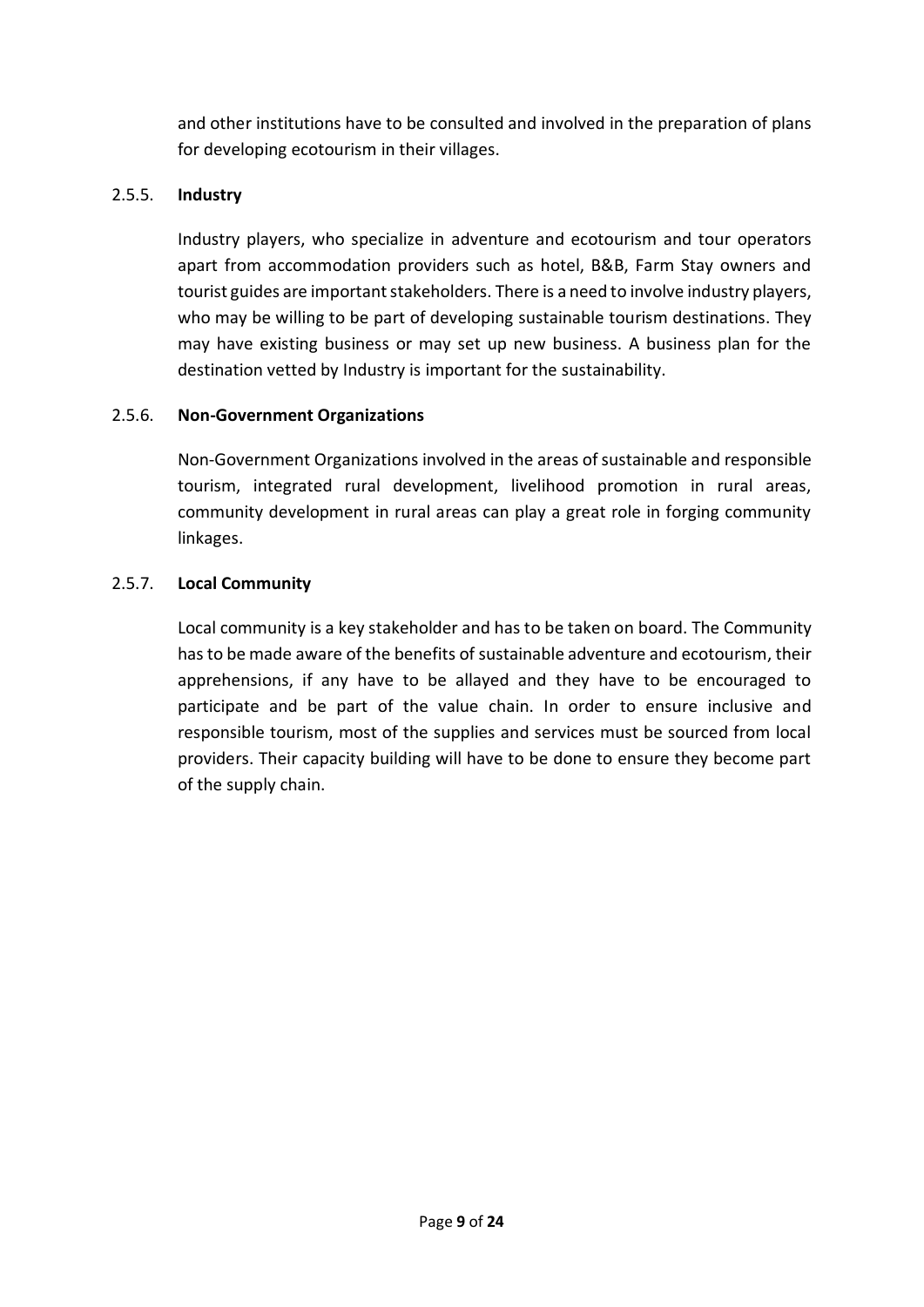## **Chapter 3 – State Assessment, Ranking and Strategy**

#### <span id="page-11-1"></span><span id="page-11-0"></span>3.1. **Ranking of the States on Ecotourism**

## 3.1.1. **Ranking as a capacity building exercise**

The Ministry of Tourism will conduct ranking of the States, with the key objective to foster competitiveness and encourage States to work proactively towards developing ecotourism with the overarching objective of promoting sustainable tourism. It will be implemented as a capacity development exercise to encourage mutual learning among all states and to provide support in policy formulation and implementation.

#### 3.1.2. **Ranking to be based on globally recognized parameters**

The broad areas and action points for ranking exercise will be taken global rankings of countries in ecotourism. The States may be suitably classified into leaders, aspiring leaders and emerging States. This will also help prepare a State Specific Report containing analysis of respective ecosystems for promotion of ecotourism, strengths and priority areas for future and best practices adopted by the States.

#### 3.1.3. **Ranking to be done through professional support**

The ranking exercise will be carried out with professional support and through independent experts from various Institutions both Government and Private. The Ministry of tourism will provide necessary training to the officials and other stakeholders and handhold the States for their participation in the exercise.

## <span id="page-11-2"></span>3.2. **Improving India's world ranking in Ecotourism**

Ministry of Tourism in collaboration with other Ministries and State Governments will prepare a plan to improve the ranking of the country in the ecotourism parameters, listed in The Travel & Tourism Competitiveness Report 2017 of the World Economic Forum. The plan shall be implemented expeditiously and updated as and when new assessment reports are received.

#### <span id="page-11-3"></span>3.3. **Need for A Comprehensive State Strategy**

Ecotourism like tourism itself require a whole of government approach across the three tiers of the Government namely Central, State and Local Government and strong engagement with private sector, local community and Civil Society organizations. A comprehensive strategy and long-term shared vision will bring all the stakeholders together to unlock the State's ecotourism potential and use tourism as a vehicle for sustainable social and economic development and jobs.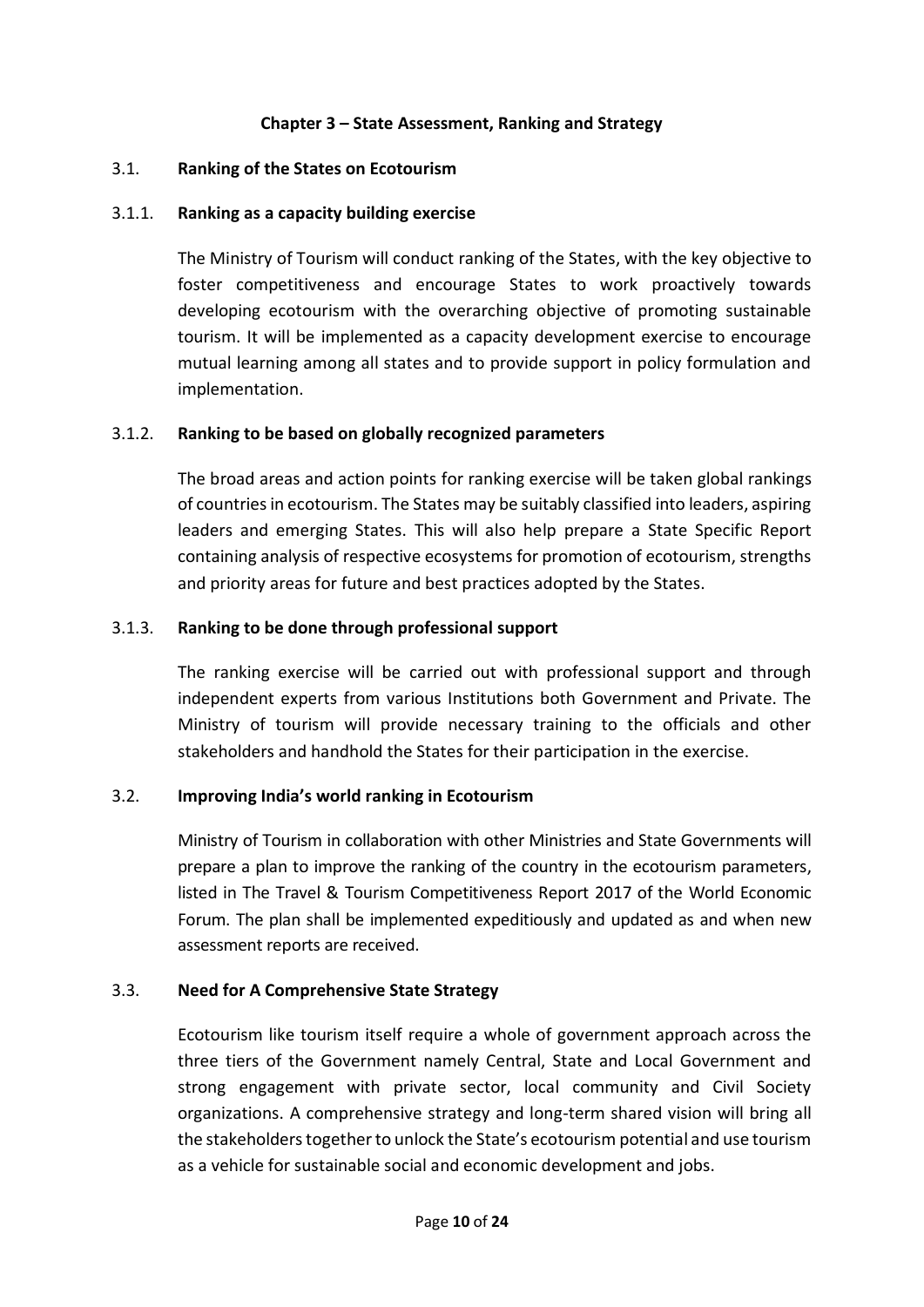## <span id="page-12-0"></span>3.4. **Guiding Principles for Ecotourism**

- 3.4.1. Ministry of Environment and Forest has laid down following principles for development of ecotourism:
	- (i). Adopt low-impact wildlife tourism that protects ecological integrity of forest and wildlife areas, secures wildlife values of the destination and its surrounding
	- (ii). Highlight the biodiversity richness, their values and their ecological services to people
	- (iii). Highlight the heritage value Of India's wilderness and protected areas
	- (iv). Build environmental and cultural awareness and respect
	- (v). Facilitate the sustainability of ecotourism enterprises and activities
	- (vi). Provide livelihood opportunities to local communities
	- (vii). Use indigenous, locally produced and ecologically Sustainable materials for tourism activities
- 3.4.2. In addition to the above regulatory guidelines, the Strategy for ecotourism will also include marketing and promotion, ease of travel, tourism infrastructure and ICT infrastructure, training and capacity building etc.

## <span id="page-12-1"></span>3.5. **Assistance to the States for preparing Strategy**

Ministry of Tourism will extend necessary assistance to the States in the preparation of the State Strategy for Eco Tourism.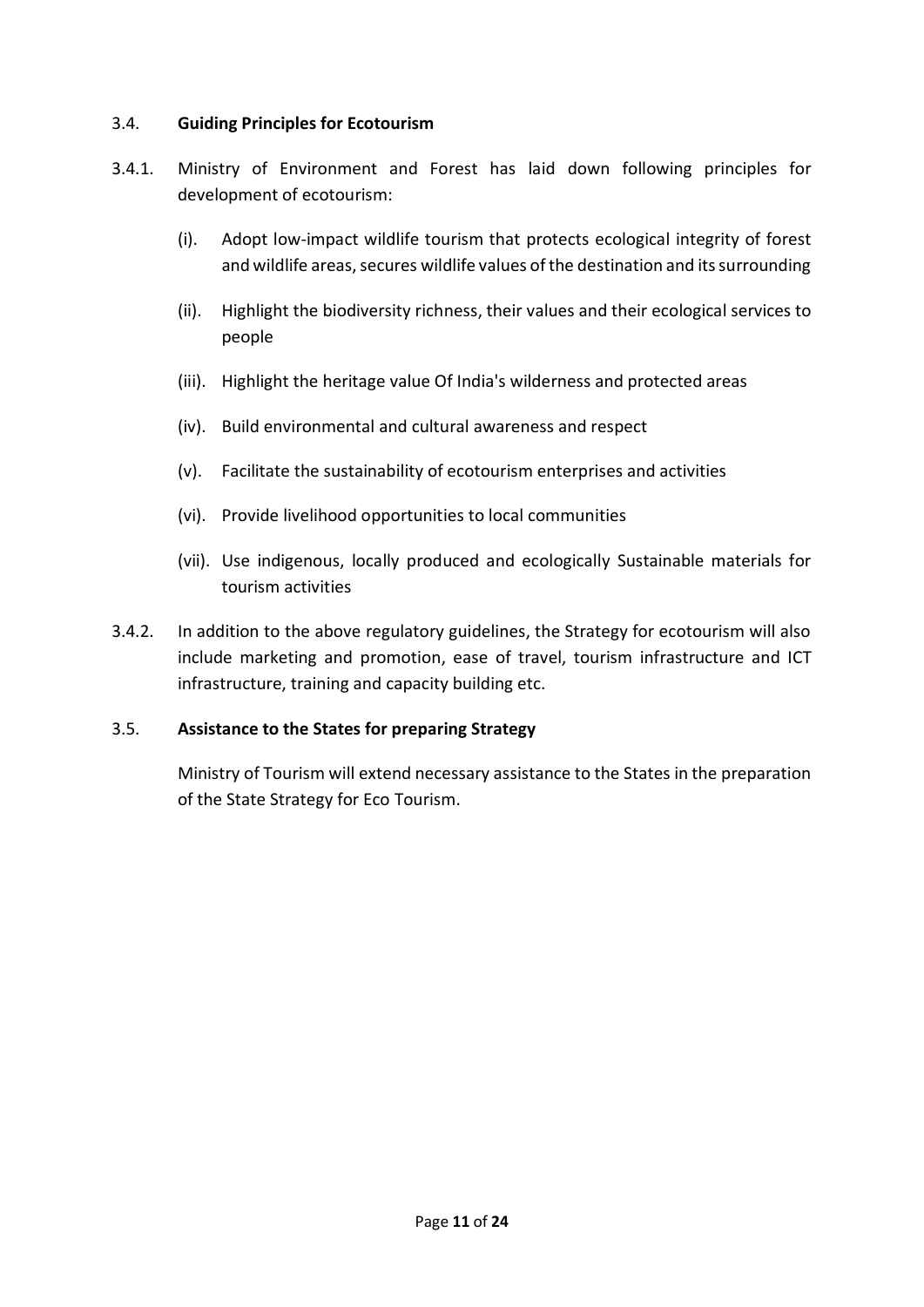## **Chapter 4 – IEC, Capacity Building and Certification**

#### <span id="page-13-1"></span><span id="page-13-0"></span>4.1. **Information, Education and Communication**

#### 4.1.1. **The need for IEC**

Ecotourism is still evolving and there is great need for a well-planned Information, Education and Communication (IEC) campaign to create awareness and understanding amongst all stakeholders. The campaign will have to be spearheaded by the Central Government and State Governments will full support of the industry and other Stakeholders including local government functionaries, forest and wildlife officials, local communities and non-government organizations working in the field.

#### 4.1.2. **Development of IEC material**

Ministry of Tourism with the assistance from technical experts will devise overall IEC material, which can be customised and expanded by the State Governments keeping in view their specific needs and requirements. The material will be both digital and print and will be made available on websites, social media and other channels.

#### 4.1.3. **State support for IEC**

In addition to IEC material being made available through various channels, the Ministry will work with the States to organize sensitization and training workshops for various stakeholders including Government and Private Sector officials, NGOs and local communities/ institutions. Apart from various aspects of sustainable and responsible tourism, adventure tourism and ecotourism, it will also cover the need for enhancing the visitor experience and value chain enhancement for competitive advantage. This tourism focus should be an essential component of each destination.

#### <span id="page-13-2"></span>4.2. **National and State Resource Centres**

The Ministry of Tourism will set up a National Resource Centre as a source of capacity and expertise at the National level for ecotourism. Similarly, the Ministry will also encourage the State Governments to set up State Resource Centres. These resource centres along with other identified institutions will help in developing adequate material, preparing a pool of master trainers, training of trainers and other capacity building initiatives.

#### <span id="page-13-3"></span>4.3. **Capacity Building of field functionaries and conservation agencies**

4.3.1. The Ministry of Tourism will support the State Governments in building the capacity of the conservation agencies and communities for developing and operating world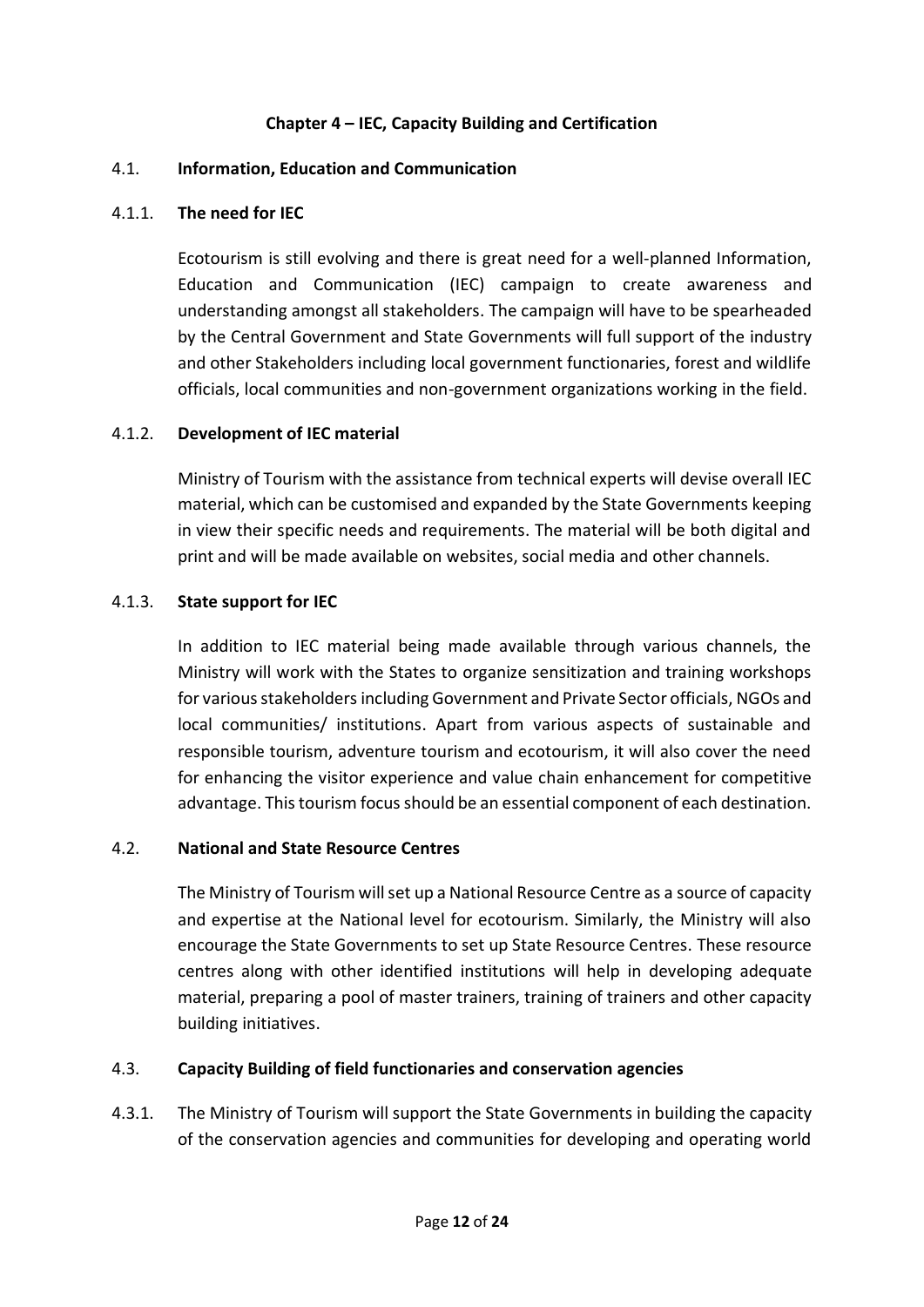class ecotourism programmes, in partnership with various stakeholders and private sector. It shall be continuously improved and enhanced.

4.3.2. The State Governments will endeavour to prepare a capacity building plan for communities and regulatory staff for every site to ensure progressive improvement in quality of operations and flow of benefits to communities. Special attention will be paid to impart specialized training to field functionaries on green skilling, on Ecotourism activities etc.

## <span id="page-14-0"></span>4.4. **Skill development and entrepreneurship**

- 4.4.1. The State Governments will identify the capacity needs of local communities to benefit from ecotourism programmes, through jobs and entrepreneurship development, among other things. This may include training to discharge specialized tasks such as tourist guides, natural science interpreters, patrol partners for protection work, entrepreneurs for small scale homestead-based hospitality industry, small business operators (like souvenir shops, equipments for hire, photography etc).
- 4.4.2. Ministry of Tourism will support State Governments in undertaking various skill development and entrepreneurship development activities as identified for meeting the needs of the local community. The State Government will also facilitate them in placement and starting their own venture.

## <span id="page-14-1"></span>4.5. **Setting up of Interpretation Centres**

- 4.5.1. Interpretation Centres are an important tool for education and interpretation of ecotourism potential of the area and provide crucial information to the visitors in order to enable them to appreciate the eco-system services and intangible benefits provided by the area. The visitors are sensitized to the significance of conservation and expected behavioural requirements while they are within the pristine area through an effective communication plan.
- 4.5.2. The Ministry of Tourism and the State Governments will endeavour to set up Interpretation Centres at all the important ecotourism destinations. to Interpretation centres will be equipped with appropriate electronic visualisation tools, signage, audiovisual presentations, interactive learning tools, safety protocol and information material on the area.

## <span id="page-14-2"></span>4.6. **Education, Research & Training on Sustainable, Eco and Adventure Tourism**

4.6.1. Ecotourism research, monitoring and training facilities shall be created in identified Institutions across the country to develop ecotourism as a full-fledged academic discipline in the country. School and college curricula should also incorporate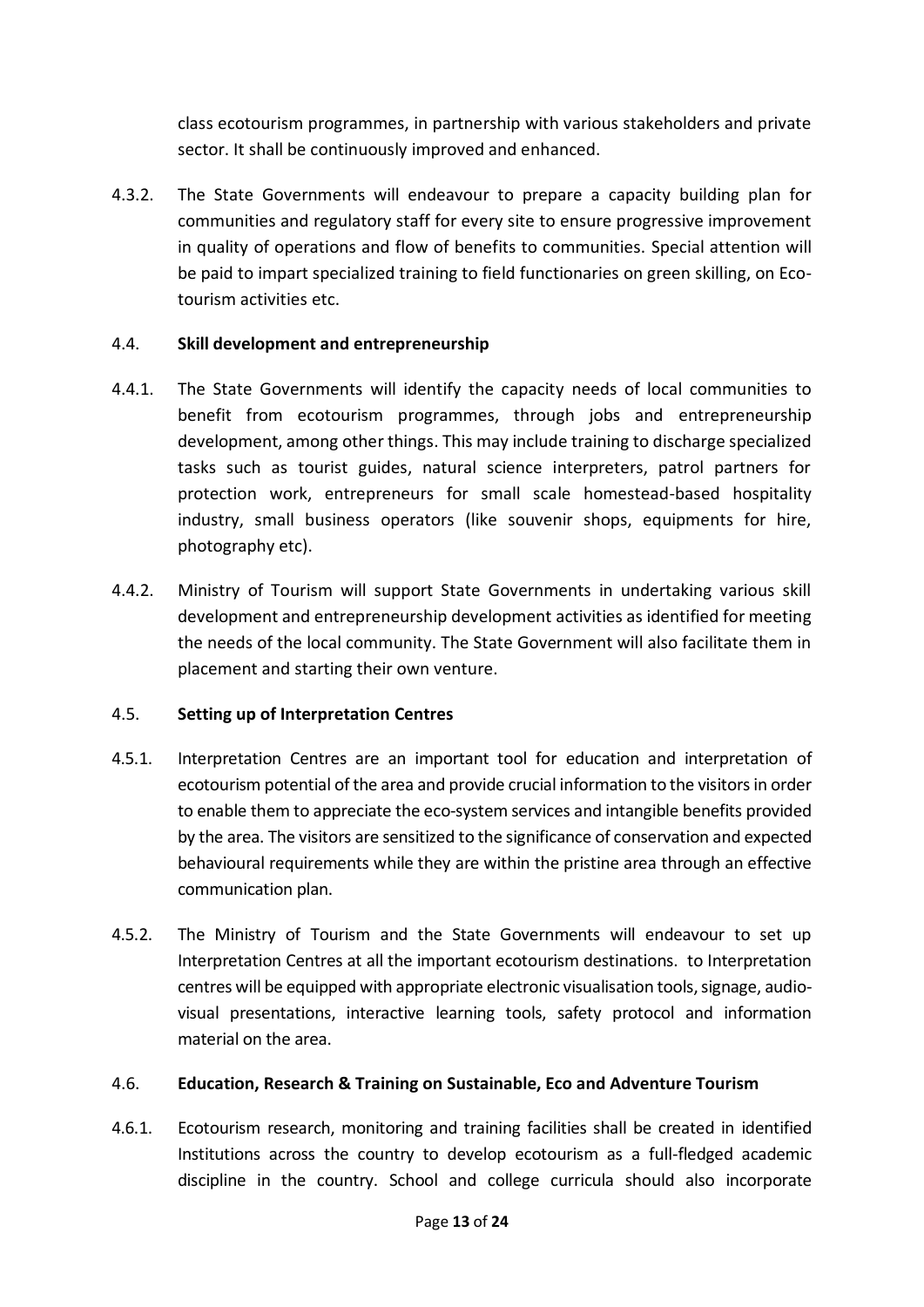sustainable tourism. Ecotourism shall be included as a discipline in the professional training curricula of all levels of foresters and wildlife managers and their capacity shall be regularly updated through in-service training and study tours to acclaimed ecotourism destinations in India and abroad.

4.6.2. Education and Skill training will cover various aspects of responsible Tourism such as awareness of over tourism impacts, environmental impact and concept of carrying capacity, community participation, indigenous solutions and tourism offerings, entrepreneurship and community development initiatives at local level (Vocal for Local).

# <span id="page-15-0"></span>4.7. **Training and Certification of Guides**

Guides and naturalists being one of the most important elements of imparting quality ecotourism experience. The Ministry of Tourism will strengthen the facilities for their training and certification of guides/ naturalists through nationally accepted certification processes across the country.

# <span id="page-15-1"></span>4.8. **Certification for Ecotourism**

In order to promote development of adventure tourism and ecotourism in a professional, sustainable and responsible manner, Certification Scheme for tour operators, and other service providers for ecotourism and adventure tourism will be framed.

# <span id="page-15-2"></span>4.9. **Digitalization and branding of Certification Schemes**

The entire process of adventure and eco-tourism certification shall be end to end digital. The Certification will have an attractive branding and it will be aggressively promoted by the Ministry of Tourism through all its channels including incredible India website and mobile application.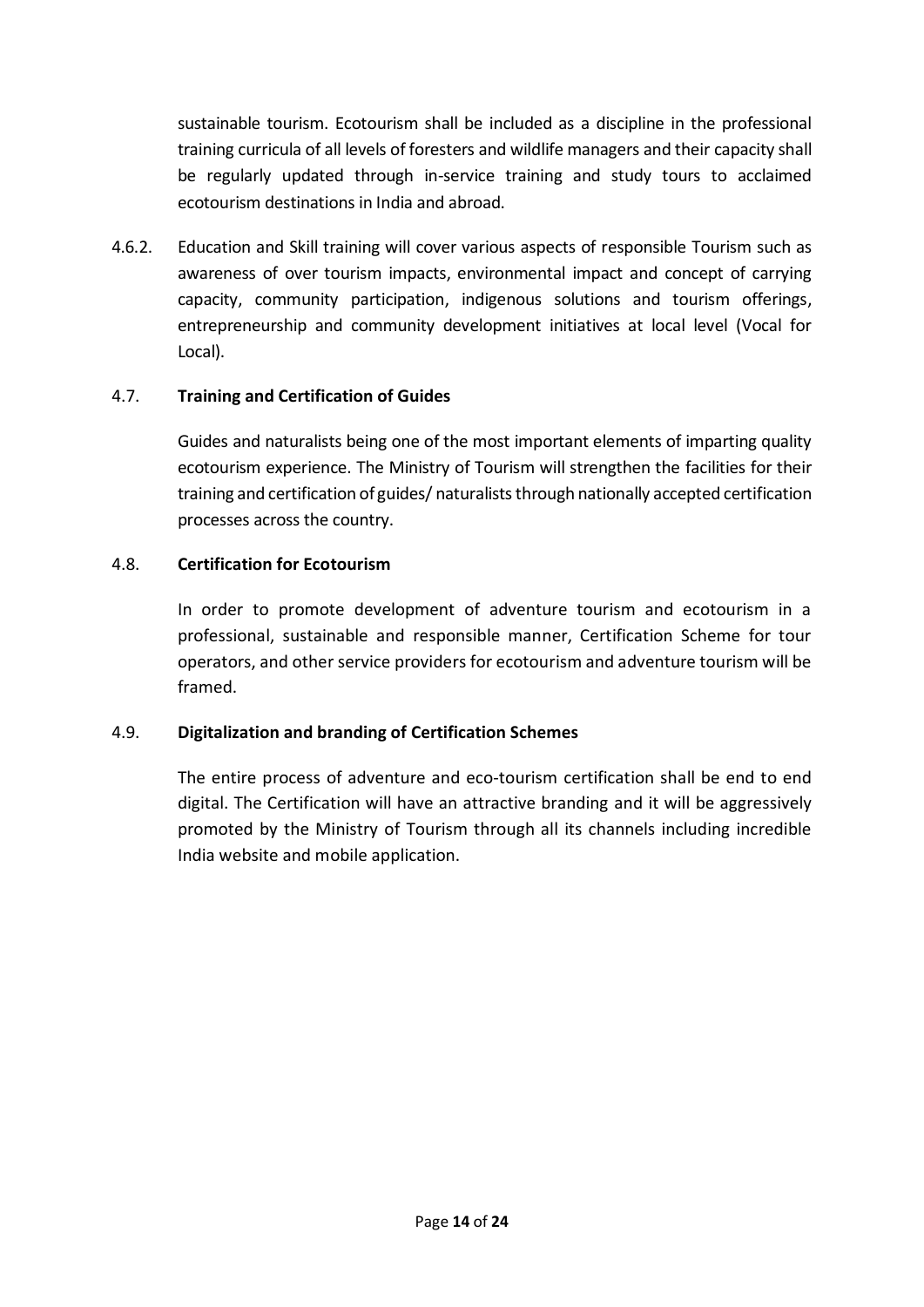## **Chapter 5 – Marketing and Promotion**

#### <span id="page-16-0"></span>5.1. **Creating a Sub brand**

<span id="page-16-1"></span>In order to promote India as a destination for Ecotourism, a sub brand around these themes shall be created under the overall "Incredible India" Brand.

#### <span id="page-16-2"></span>5.2. **Dedicated Promotional Campaign**

There is a need to have a dedicated promotional campaign for positioning India as an adventure tourism destination. India has to focus on utilising its natural heritage. This will require a different promotional strategy than the one for selling monuments and culture. It has to focus on our mountains, rivers, forests and deserts. These campaigns should be planned in partnership with Industry Stakeholders.

#### <span id="page-16-3"></span>5.3. **State Specific Campaigns**

Every State has its own unique offerings and therefore the States have to plan their own campaign to popularise the State as ecotourism and adventure tourism destination.

#### <span id="page-16-4"></span>5.4. **Destination Specific Campaign**

It is ultimately the destination which succeeds or fails and therefore destinations will have to plan specific campaigns to showcase their unique offerings.

#### <span id="page-16-5"></span>5.5. **Campaign for Responsible Travellers**

While supply side interventions are required, there is also a need to work on demand side by making the traveller aware of sustainable and responsible tourism. Responsible behaviour by travellers and demand for more sustainable tourism will lead to more demand for ecotourism. The Ministry in partnership with the States, Industry and Destinations will launch a campaign for responsible traveller. The Campaign will encourage travellers to behave responsibly.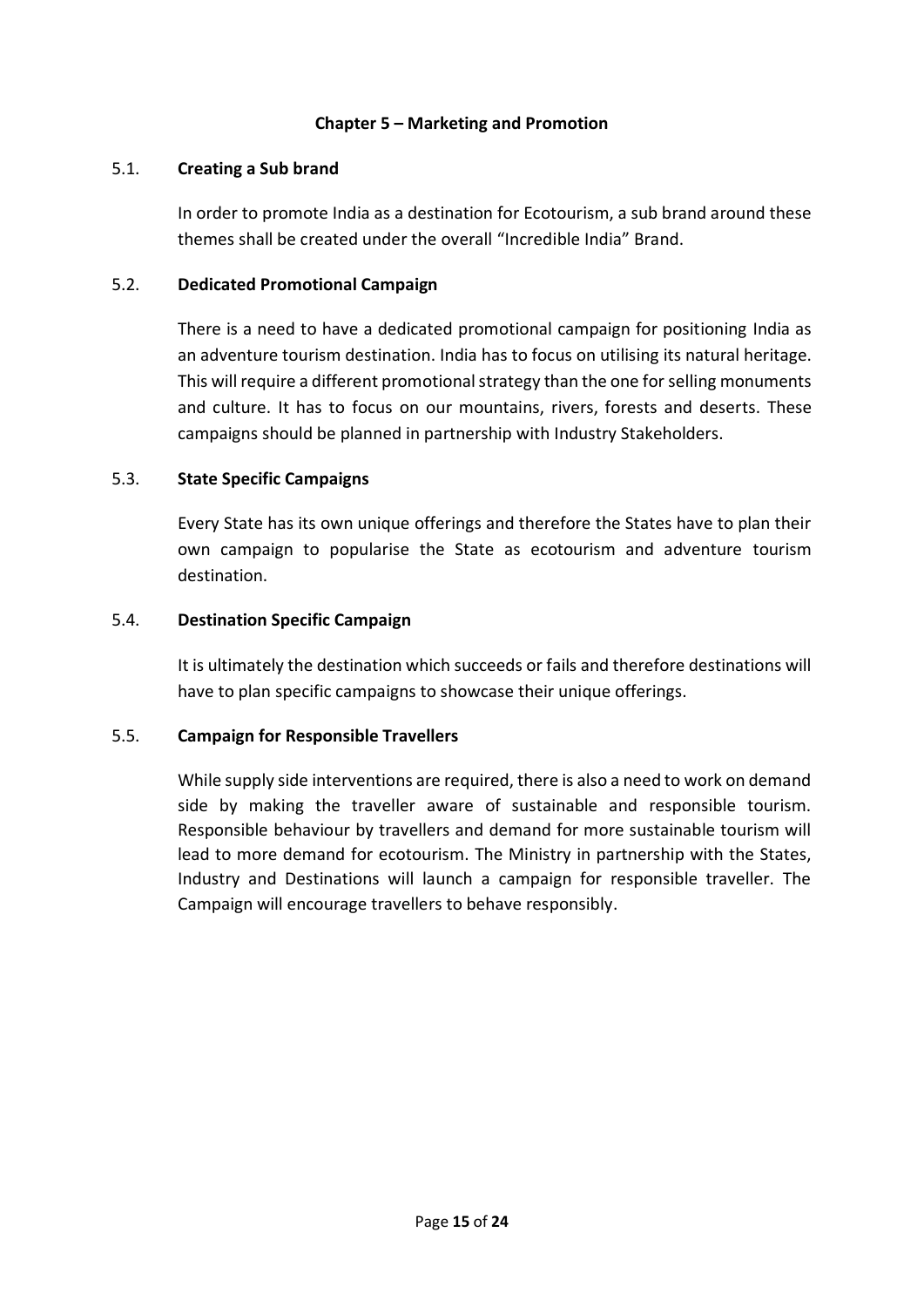## <span id="page-17-0"></span>**Chapter 6 – Destination and Product Development**

## <span id="page-17-1"></span>6.1. **Identification of destinations, profiling and prioritization**

#### 6.1.1. **Identification of existing and new potential sites**

Each State will identify areas for eco-tourism within the Protected Areas, in pristine areas rich in biodiversity or of aesthetic significance through a participatory process involving stakeholders, particularly the local communities, tribal & other traditional forest dwellers. A list of ecotourism destinations both existing and new potential sites will be prepared and profiled.

#### 6.1.2. **Prioritization of destinations for development**

The State Government will prioritize development of identified destinations based on the existing connectivity and tourist circuits, current tourism ecosystem, unique tourism offerings of the destination/ site and future potential.

#### 6.1.3. **Decongestion of existing destination**

Established ecotourism destinations shall be decongested where necessary (e.g. prominent tiger reserves; popular trekking trails) through long-term ecotourism planning to spread tourism benefits to other destinations/ sites across Protected Areas, landscapes and other natural habitats.

#### <span id="page-17-2"></span>6.2. **Development of prioritized destinations**

Development plans for the prioritized ecotourism destinations shall be prepared based on the detailed gap study and benchmarking with national and international best practices and standards. It will include recommendations for connectivity, hard and soft interventions for developing the destination.

## (i). **Improving the Connectivity**

Most of the ecotourism activities happen in remote areas and it is important to improve the connectivity of these destinations/ attractions to reduce the travel time. The Development plan must address the challenges of connectivity, if any. The State Governments will explore time saving and costeffective means such as Chopper and Sea Plane Connectivity.

#### (ii). **Ecotourism development and management plan**

Ecotourism development and management plans shall be prepared as per the ecotourism guidelines of the Ministry of Environment and Forests in consultation with all stakeholders, professional associations, non-profits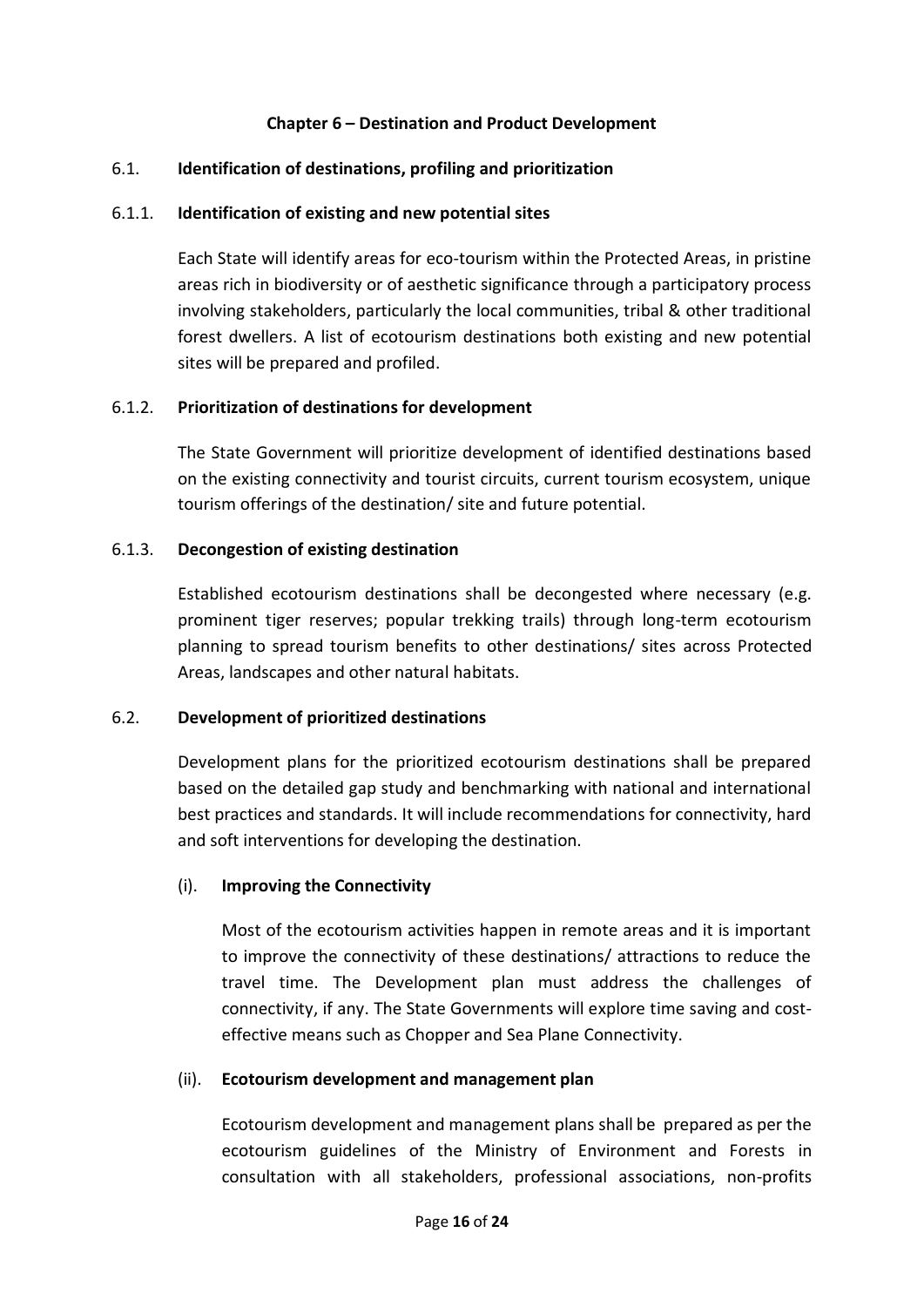and recognised experts. Ecotourism plans embedded in existing forest working plans, micro plans, wildlife management plans of the forest departments and the zonal master plans and area development plans of other departments/ agencies, shall be reviewed and updated.

The Plan may also include retrofitting existing ecotourism destinations with basic visitor facilities (e.g. interpretation facilities, signage, toilets, garbage disposal, drinking water) inside forests, or along hiking/mountaineering trails.

## (iii). **Special restrictions**

Ecologically vulnerable and fragile sites, such as breeding areas, nesting colonies, erosion-prone locations, sites with RET plant species, sources of drinking water, certain parts of core areas of tiger reserves, biodiversity heritage sites, cultural and religious sites etc. may be placed under special restrictions, or may be made no-go areas, if deemed necessary by local authorities, experts and other stakeholders.

#### (iv). **Demand for budget accommodation**

In view of the large, and growing domestic market consisting of families, students and budget travellers, adequate facilities to accommodate this demand shall be created while ensuring that this segment has a rich educational and recreational experience with minimum environmental impact.

## (v). **Soft interventions**

Ecotourism or adventure tourism development plans shall also include the soft interventions such as skill development and entrepreneurship, capacity building, marketing and branding, itinerary development.

## (vi). **Impact Assessment**

Potential impacts of every ecotourism activity shall be recorded at the planning stage and mitigation plans shall be developed accordingly. Environmental and social impact assessment of ecotourism in important existing destinations shall be carried out expeditiously and appropriate mitigation plans/ safeguards shall be implemented at the earliest.

## (vii). **Monitoring**

Eco-tourism plans will invariably include a dynamic monitoring mechanism, covering number of tourists visiting and the pattern, their level of satisfaction, involvement of local people, scope for improvement, etc. This will facilitate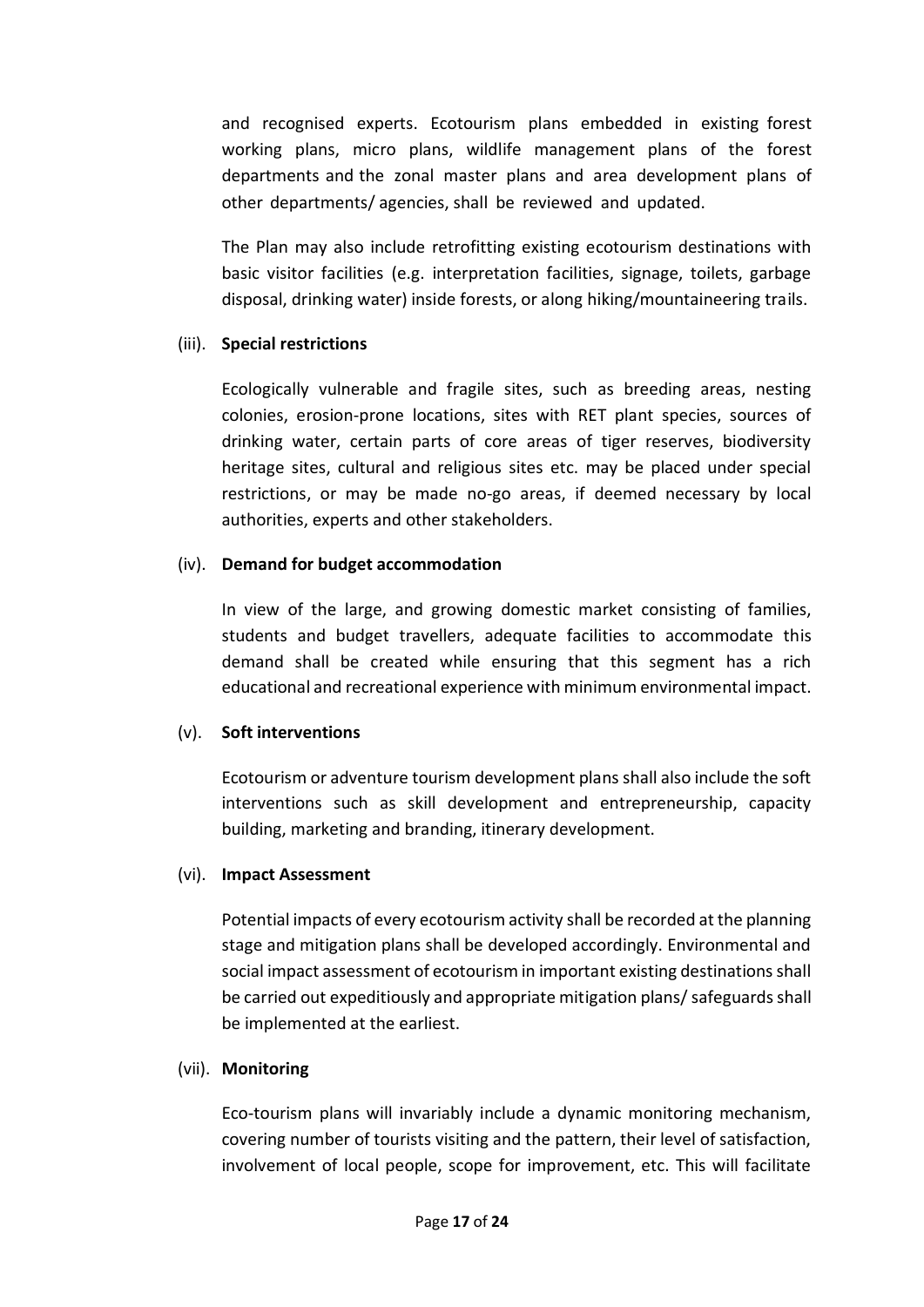prediction of growth and preparation for management of the growth of ecotourism in terms of visitation management, growth of hospitality facilities in neighbourhood, need for security arrangements for the area and so on.

## <span id="page-19-0"></span>6.3. **Implementation of Development Plans**

The State Nodal Agency responsible for ecotourism will converge various Central Government and State Government plans for mobilizing resources for implementing the plan. A destination or site level management organization or committee should be set up with the participation of all the stakeholders to spearhead the implementation of development and management plan on ground.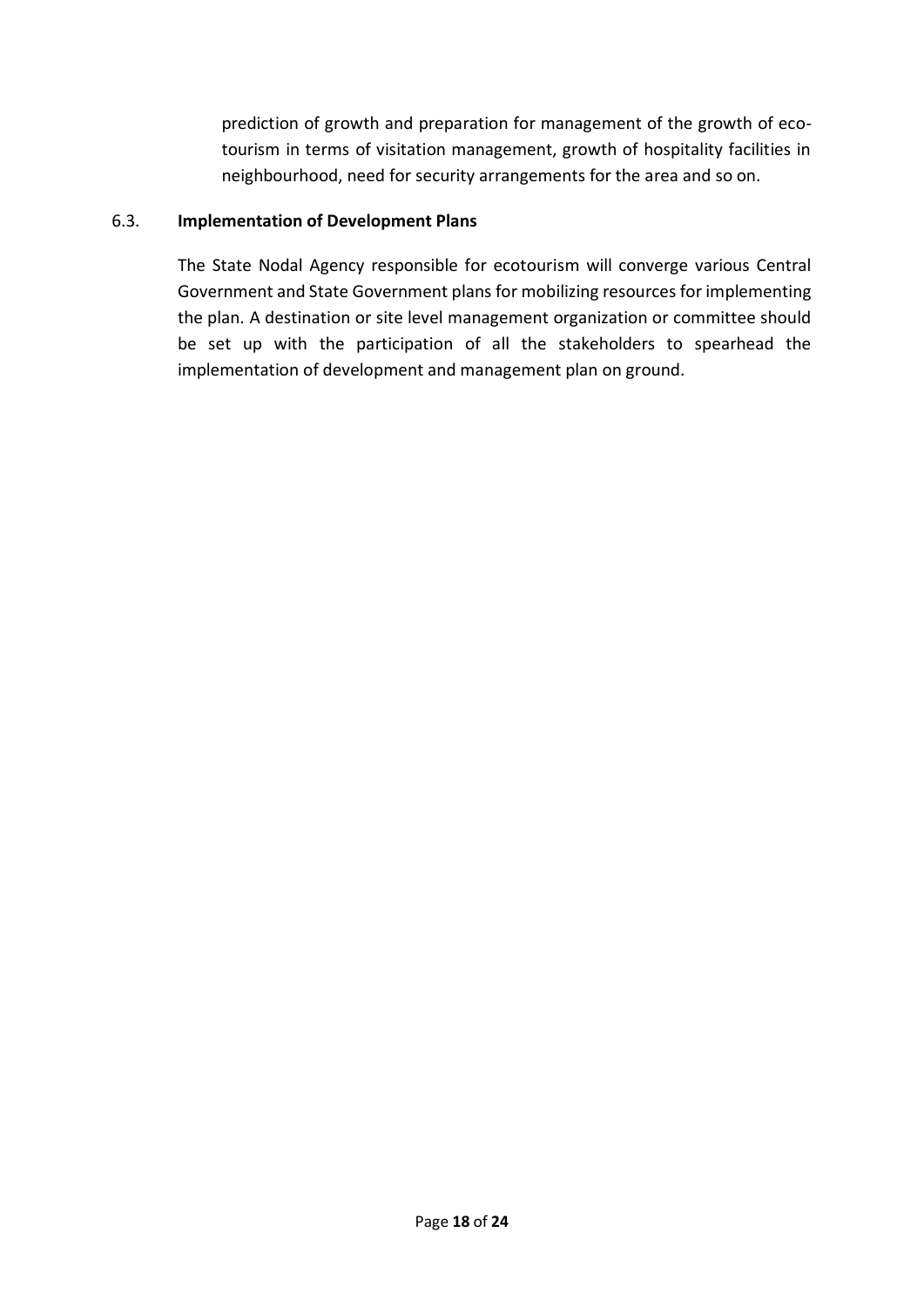## **Chapter 7 - Public Private and Community Partnerships**

#### <span id="page-20-0"></span>7.1. **Strengths of Private Sector**

<span id="page-20-1"></span>Strengths of the private sector in areas of marketing, operations, product and experience creation, quality assurance and finance etc. shall be harnessed to develop and spread ecotourism through mutually beneficial partnerships including publicprivate, community-private, public-private-community among others.

#### <span id="page-20-2"></span>7.2. **Framework for Private Sector Participation**

Central and State Governments will work jointly to evolve a framework for enlisting ecotourism operators, on the basis of globally recognised parameters:

- (i). Those seeking to participate in government or community concessions (contracts) must be enlisted based on their credentials through a transparent process. Such competent and qualified private operators shall be mandated to develop well-dispersed eco-lodges/ camps to develop/ conduct ecotourism and adventure activities.
- (ii). Standardised contract documents and operational guidelines, related to the development and management of contracts and partnerships with private operators, shall be developed, for the benefit of implementing authorities and communities.
- (iii). Appropriate tax and non-tax incentives or other suitable benefits may be provided, by the Central Government as well as State Governments, to ecotourism operators to encourage them to follow globally recognised standards and practices of ecotourism.
- (iv). Private Sector Operators for a particular project shall be selected following a transparent and competitive process.

## <span id="page-20-3"></span>7.3. **Ecotourism Blocks to be given for development and management**

State Governments should designate areas for private sector operator to be called ecotourism block for development and management:

- (i). Suitable procedure for delineating "ecotourism blocks" in forest lands shall be developed by the State Governments keeping in view laws and regulations.
- (ii). State Governments may give the selected private sector Operator exclusive access to ecotourism block, on long-term agreement, preferably in partnership with local communities for development and management.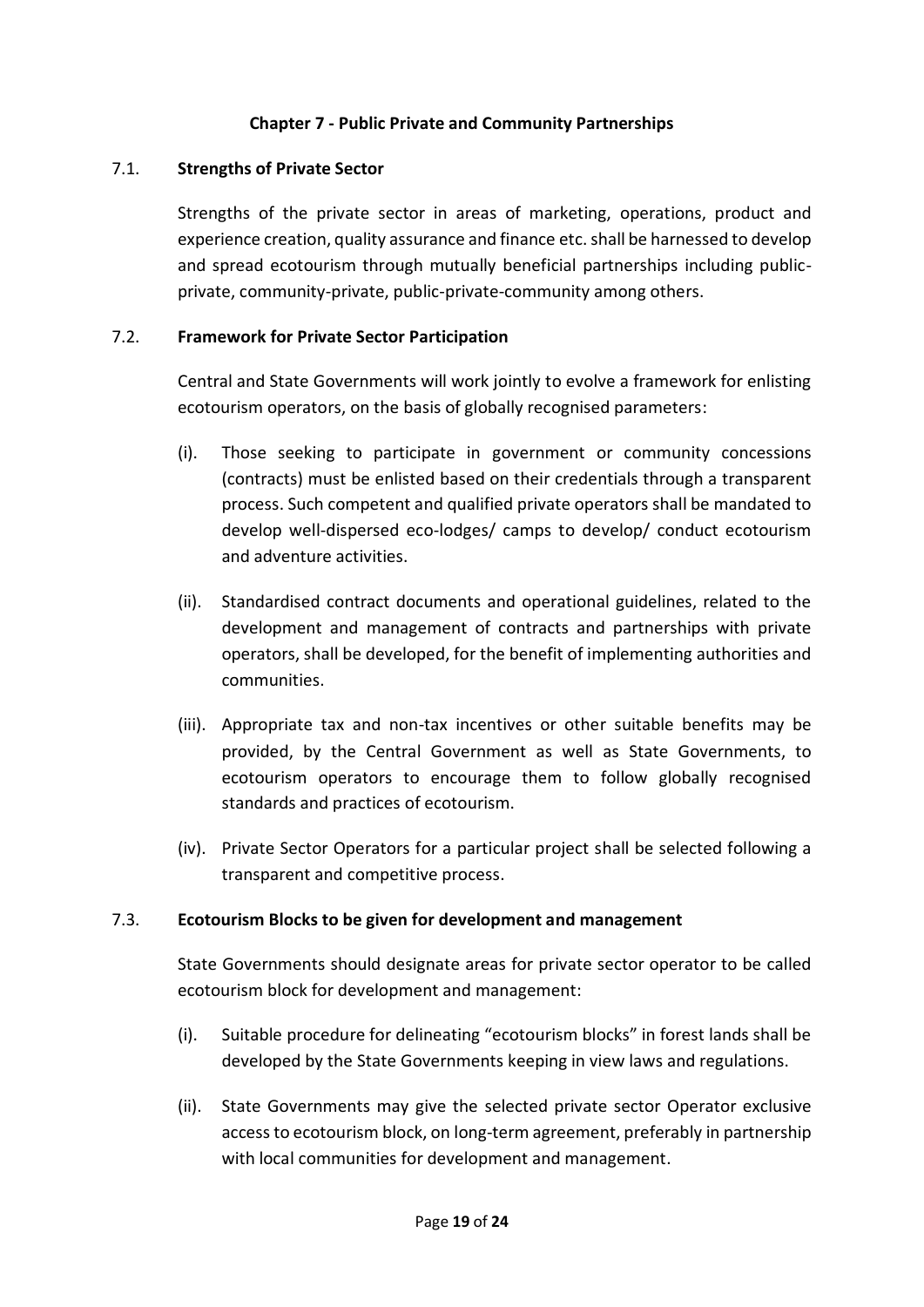- (iii). The operator shall have no right over the forest produce or forest land, except using it for running ecotourism operations as per an approved plan. The local communities shall be entitled to use the forest land as per their rights and privileges as recognised by law.
- (iv). Management of forests included in an ecotourism block shall be decided by the State Government in consultation with the operator and the dependent local communities.
- (v). Ordinarily, only basic tourist conveniences such as toilets, rain-shelters, zero impact or seasonal tented camping facilities, hiking/ biking trails, dirt tracks, hides/ machaan etc. shall be allowed to be developed on the forest land.
- (vi). Residential and other commercial facilities shall be developed outside the forest areas. Where no suitable private land adjoining the assigned land is available for developing residential facilities, limited forest land may be allowed for this purpose, within a minimum impact format and without clearing/ cutting trees. However, no new residential facilities shall be allowed on the forest land included in protected areas notified under the Wild Life (Protection) Act, 1972.
- (vii). The operator shall be obliged to return the site to its original pristine condition at the end of the agreement period. The facilities thus created will need to be based on sustainable practices, such as, limited capacity, usage of renewable energy, water harvesting and recycling, local employment, solid waste management and sewage treatment plants etc., to ensure pollution free, ecofriendly and socially acceptable operations.
- (viii). The operator shall also be obliged to trade the forest carbon in the international market on behalf of the government/ communities, in accordance with international mechanisms such as CDM, REDD+ and other environmental economic instruments.

## <span id="page-21-0"></span>7.4. **Community and Private Conservancy**

- 7.4.1. Owners of farmland adjoining forests may be encouraged to adopt ecotourism as an alternative land use, by developing their lands as wilderness or wildlife habitats, individually or collectively, in the form of private or community conservancies.
- 7.4.2. The Government shall support community and private conservancies through appropriate incentives as such operations will create additional wildlife habitats / wilderness with the concomitant flow of ecosystem services and will also generate rural livelihoods and employment opportunities.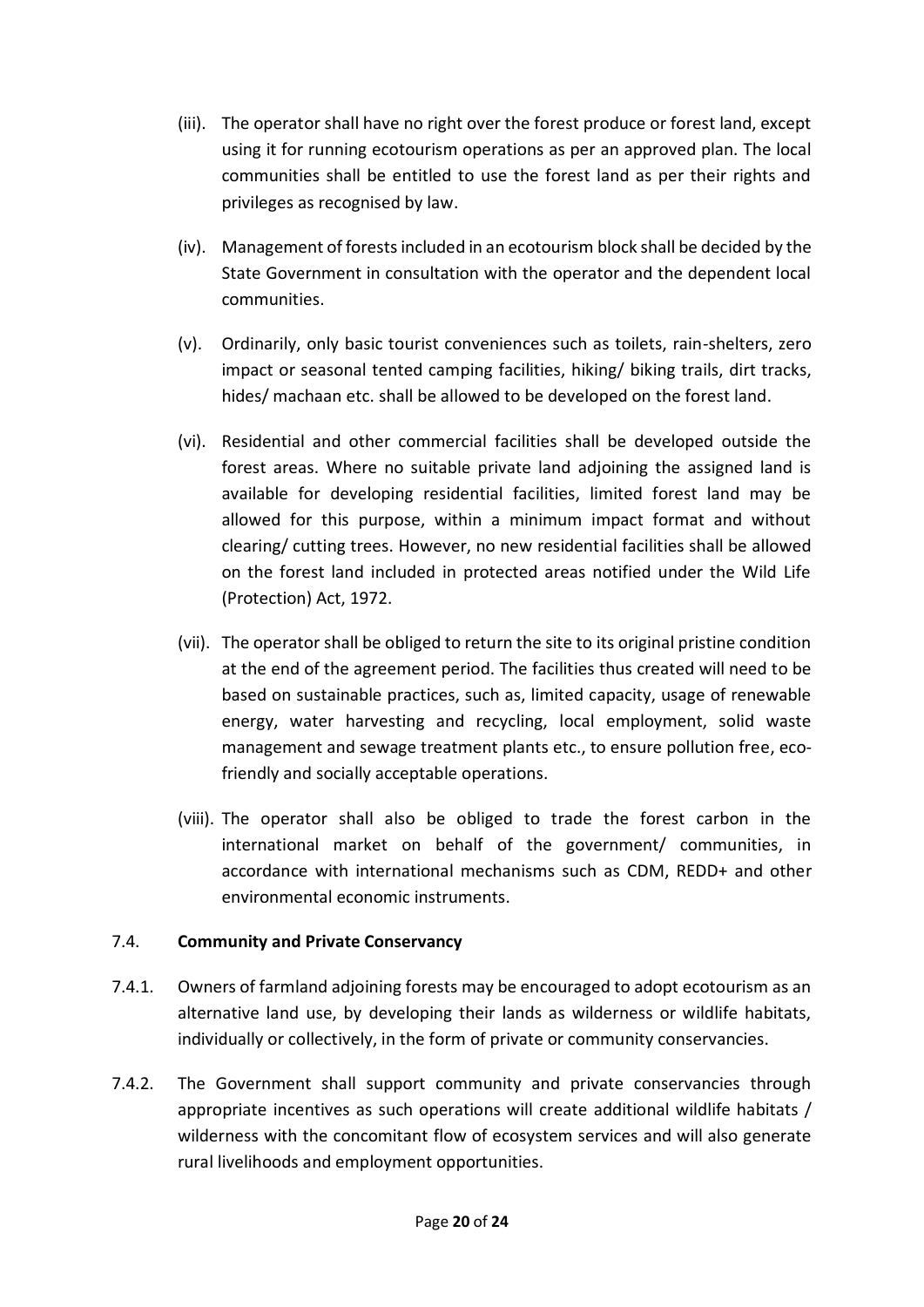7.4.3. Conservancies shall be encouraged to run ecotourism operations in collaboration with suitable private operators, under an equitable profit/ benefit sharing arrangement, in order to ensure market access, quality of operations and capital inflow.

## <span id="page-22-0"></span>7.5. **Homestays and Community lodges**

Homestays and community lodges, shall be encouraged through appropriate incentives. Partnerships between community-based hospitality initiatives and private operators or reputed conservation NGOs shall be encouraged with the objective of quality assurance. Community initiatives will have to maintain the same environmental standards related to water and energy conservation and garbage disposal as private operators.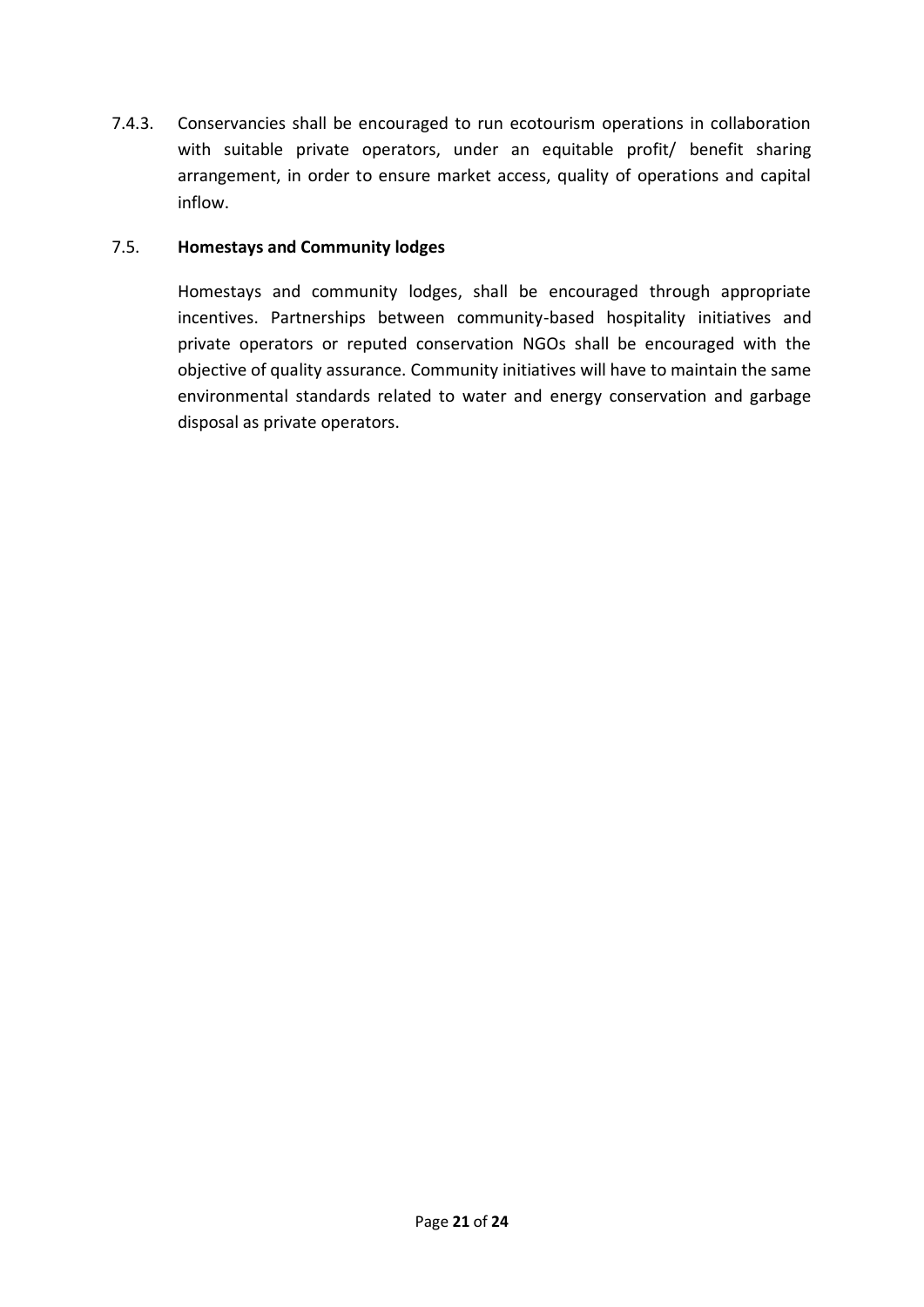## **Chapter 8 – Governance and Institutional Framework**

#### <span id="page-23-0"></span>8.1. **Action Plan**

<span id="page-23-1"></span>Ministry of Tourism will prepare a detailed National Action Plan in consultation with relevant Ministries, State Governments and Industry Stakeholders for implementation of the Strategy. The Action plan will be reviewed and monitored in accordance with the laid down governance mechanism for the same.

State Governments will prepare State specific policy and action plan for development of sustainable tourism, adventure tourism and ecotourism. The Ministry will help with model policies and action plans for guidance of the States.

#### <span id="page-23-2"></span>8.2. **Governance**

In order to ensure that the Strategy is effectively implemented, there is need to review the progress and resolve the issues. Following institutional structure will be followed for the same.

#### (i). **Vision Group under Union Minister for Tourism**

A Vision Group on Sustainable Tourism under the Union Minister for Tourism will be set up. The Vision Group will include all the Stakeholder Ministries, States, Industry, NGO and Experts. It will provide overall vision and guidance for the development of Sustainable Tourism, Adventure Tourism and Eco Tourism in the Country.

## (ii). **IMCCT**

Inter-Ministerial Coordination Committee under Cabinet Secretary, already in place, will review and resolve inter-Ministerial issues, which may arise and provide guidance for greater convergence of Central Schemes.

## (iii). **National Board on Sustainable Tourism under Secretary (Tourism)**

National Board on Sustainable Tourism under Secretary (Tourism) will be set up. The National Board will include the representatives of the Key Ministries, leading States in sustainable tourism and representatives from Industry, NGO and Experts.

The Board will guide the operationalisation and implementation of various strategic initiatives to strengthen the ecosystem for development of sustainable tourism and ecotourism in the Country:

- (i) Certification Schemes
- (ii) Capacity building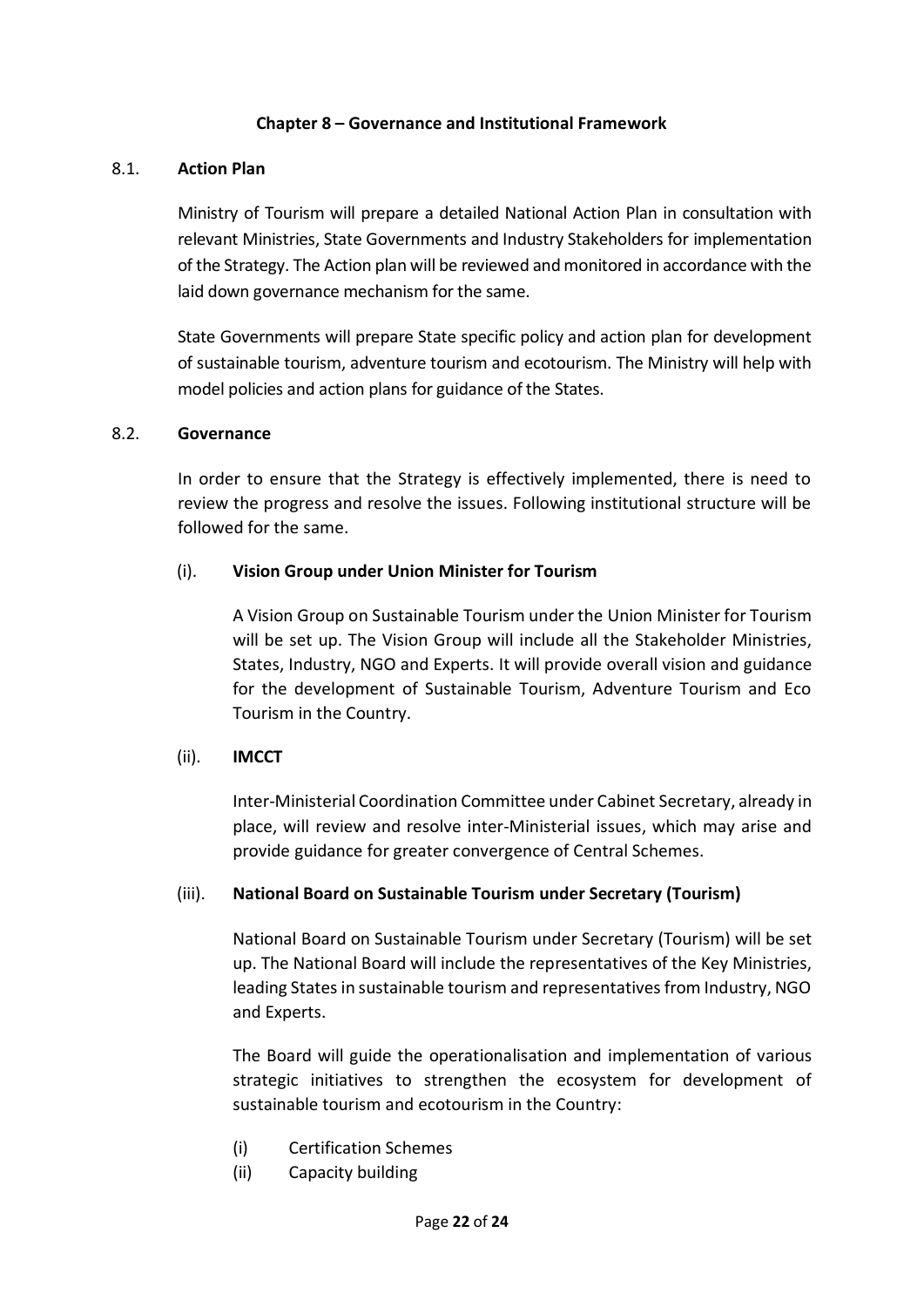- (iii) Marketing and promotion
- (iv) Destination and product development
- (v) Private Sector Participation
- (vi) Specific strategies
- (vii) Any other measures for growth of sustainable tourism and ecotourism in the country.

## (iv). **State Steering Committee under Chief Secretary**

The States will set up a State Steering Committee under Chief Secretary. The Committee will have representation from all the relevant Departments at the State level, representatives of Industry, NGOs and Experts.

The Committee will coordinate, review and resolve issues regarding implementation of strategy and other State specific issues for development and promotion of sustainable tourism and ecotourism in the State.

# (v). **District level Committee**

The States will set up a district level Committee under District Collector to coordinate and review progress at the district level.

## (vi). **Site level monitoring and Coordination Committee**

The States will set up a destination/ site level "Ecotourism Committee", consisting of forest officers, district authorities, representatives of local communities, tour operators, lodge owners and other local stakeholders to provide to provide a forum/ platform for guidance and smooth running of Ecotourism operations.

## <span id="page-24-0"></span>8.3. **National Nodal Agency**

Ministry of Tourism will designate National Nodal Agency to support the Ministry of Tourism in coordinating and evolving strategy and actionable plans and schemes for promotion and development of ecotourism in the Country. The Nodal agency will in particular assist the Ministry in undertaking the following functions:

- (i). Preparation of detailed Action Plan for implementation of the Strategy.
- (ii). Identifying national and global best practice and prepare tool kits for their replication by the States
- (iii). Benchmarking State policies and standards and prepare model policies and standards